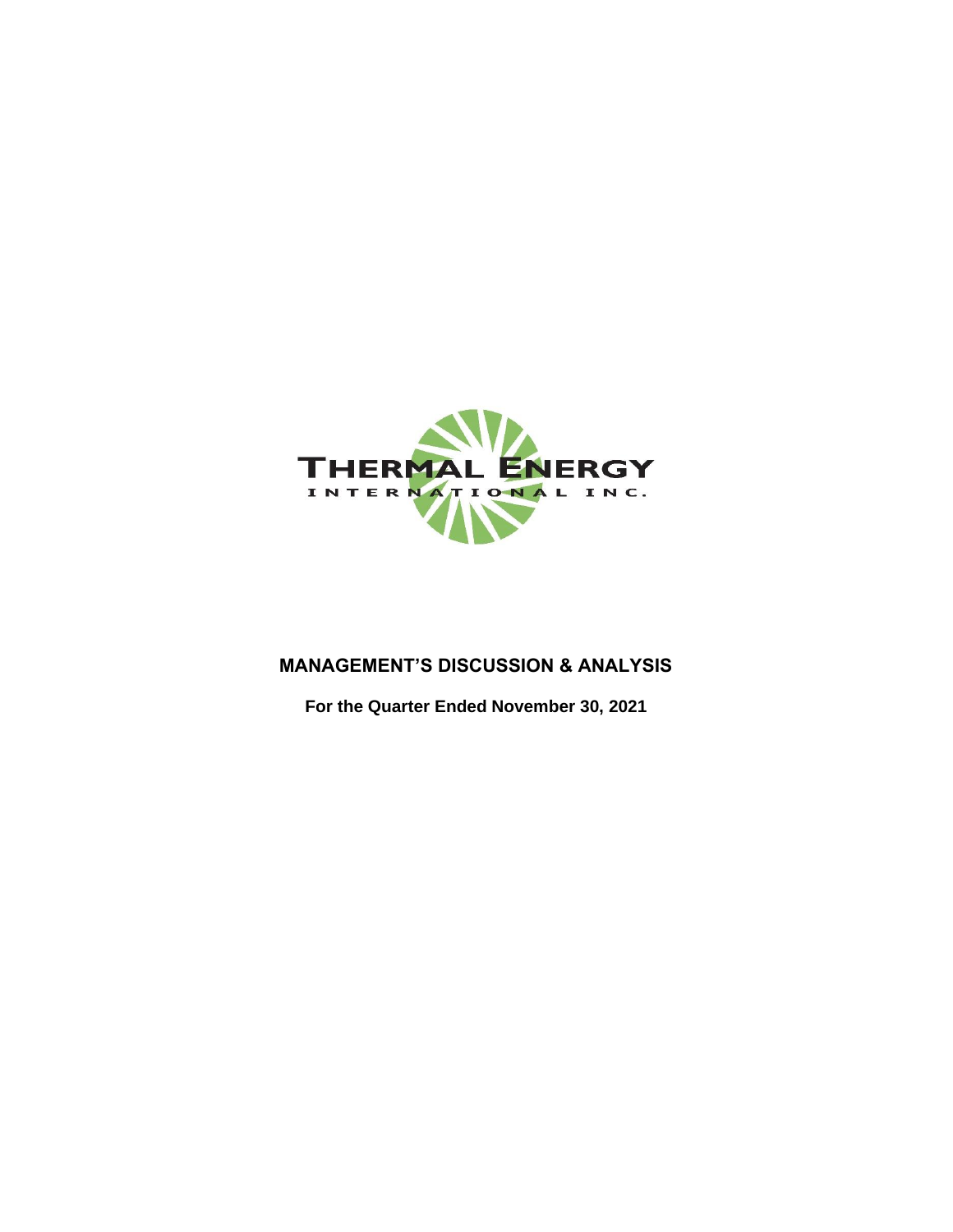# **Introduction**

This Management Discussion and Analysis (MD&A) explains the material changes in Thermal Energy International Inc.'s ("Thermal Energy" or the "Company") financial position and financial performance for the second quarter of Fiscal Year 2022, ended November 30, 2021 (or "Q2 2022"), and compares the Q2 2022 financial results to the previous quarter ended November 30, 2020 (or "Q2 2021"). The unaudited condensed consolidated interim financial statements and accompanying notes constitute an integral part of the discussion and should be read in conjunction with this MD&A. Unless otherwise indicated, all comparisons to the second quarter of FY 2022 are against the second quarter of FY 2021. Additional information relating to the Company is available on SEDAR at [www.sedar.com.](http://sedar.com/DisplayProfile.do?lang=EN&issuerType=03&issuerNo=00007994)

# **Currency**

All financial information in this report is stated in Canadian Dollars, which is both the presentation and functional currency of the Company. Approximately 36% of our operations, assets and liabilities are denominated in British Pound Sterling and 34% in US Dollar. As such, foreign currency fluctuations affect the reported values of individual lines on our statement of financial position and income statement. When the Canadian dollar strengthens, the reported values decrease, and the opposite occurs when the Canadian dollar weakens.

## **Review and Approval by the Board of Directors**

The Board of Directors, on recommendation of the Audit Committee, approved the content of this MD&A on January 20, 2022. Disclosure contained in this document is current to January 20, 2022, unless otherwise stated.

### **Forward-Looking Statements**

This MD&A may include statements that are forward-looking. These statements are not guarantees of future performance and are subject to risks and uncertainties that could cause actual results to differ materially from those in the forward-looking statements. We discuss the principal risks of our business in Section 9 of this MD&A. We cannot provide any assurance that forecasted financial or operational performance will actually be achieved. If it is achieved, we cannot provide assurance that it will result in an increase in our share price. See Section 10 entitled "Forward-Looking Information".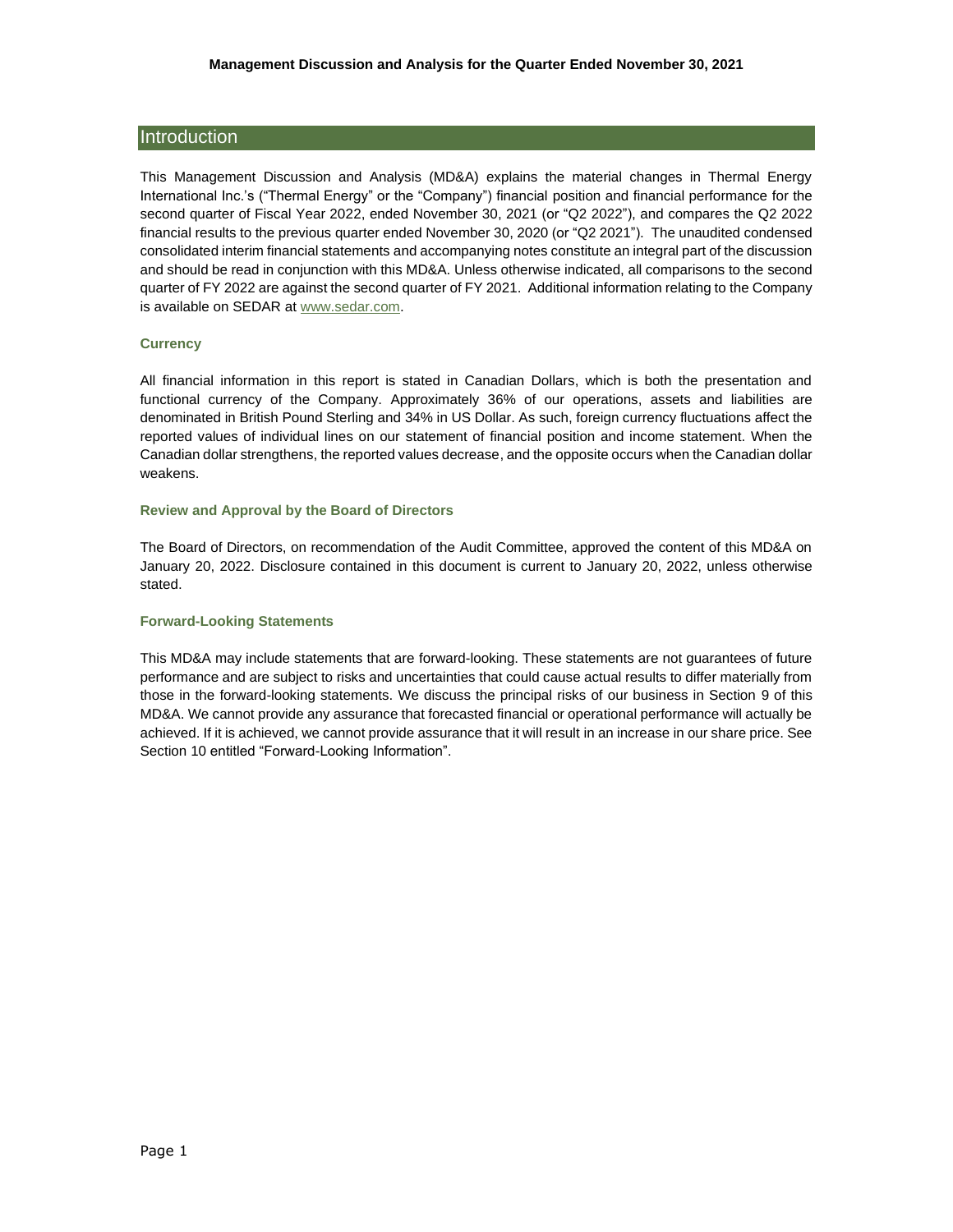# Table of Contents

|                |                                               |                                                                   | Page |
|----------------|-----------------------------------------------|-------------------------------------------------------------------|------|
| $\mathbf{1}$ . | <b>Our Business</b>                           |                                                                   | 2    |
|                | 1.1<br><b>Company Overview</b>                |                                                                   | 2    |
|                | 1.2<br><b>Core Businesses</b>                 |                                                                   | 3    |
|                | 1.3<br>Strategy                               |                                                                   | 3    |
| 2 <sub>1</sub> | <b>Performance Measures</b>                   |                                                                   | 4    |
|                | <b>EBITDA</b><br>2.1                          |                                                                   | 4    |
|                | $2.2\phantom{0}$<br>Order Backlog             |                                                                   | 4    |
| 3.             | Performance                                   |                                                                   | 5    |
|                | 3.1                                           | Quarterly Financial Information (unaudited)                       | 5    |
|                | 3.2                                           | <b>Summary of Second Quarter Results</b>                          | 6    |
|                | 3.3<br>Summary of Year to Date Results        |                                                                   | 8    |
|                | 3.4<br><b>Liquidity and Capital Resources</b> |                                                                   | 10   |
|                | Segmentation Information<br>3.5               |                                                                   | 11   |
|                |                                               |                                                                   |      |
| $\overline{4}$ | <b>Related Party Transactions</b>             |                                                                   | 15   |
| 5.             | COVID-19 Update                               |                                                                   | 16   |
| 6.             | <b>Business Outlook</b>                       |                                                                   | 17   |
| 7.             |                                               | Summary of Outstanding Shares and Dilutive Instruments            | 18   |
| 8.             |                                               | Critical Accounting Estimates and Changes in Accounting Standards | 18   |
| 9.             | Risk Factors and Risk Management              |                                                                   | 20   |
| 10.            | Forward-Looking Information                   |                                                                   | 21   |
| 11.            |                                               | Management's Responsibility for Financial Reporting               | 22   |

# 1. Our Business

# **1.1 Company Overview**

Thermal Energy, established in 1991, is a global provider of proprietary and proven energy and water efficiency and emission reduction products and solutions to the industrial, commercial, and institutional markets. The Company is headquartered in Ottawa, Canada, with offices in the U.K., Italy, Germany, and U.S.

Thermal Energy engages clients through a unique mix of process, energy, environmental and financial expertise to save our customers money and improve their bottom lines by reducing their fuel use and carbon emissions. The Company's award-winning products have an excellent track record of longevity, proven reliability and performance and have been shown to provide: significant energy savings; improved water efficiency; reduced greenhouse gas emissions; lowered maintenance costs; improved product quality; and increased production efficiency. Thermal Energy's products are effective in a wide range of industries and applications.

More information on Thermal Energy can be found at [www.thermalenergy.com.](http://www.thermalenergy.com/) **GEMTM, FLU-ACE®, THERMALONOx™** and **DRY-REX™** are trademarks of Thermal Energy.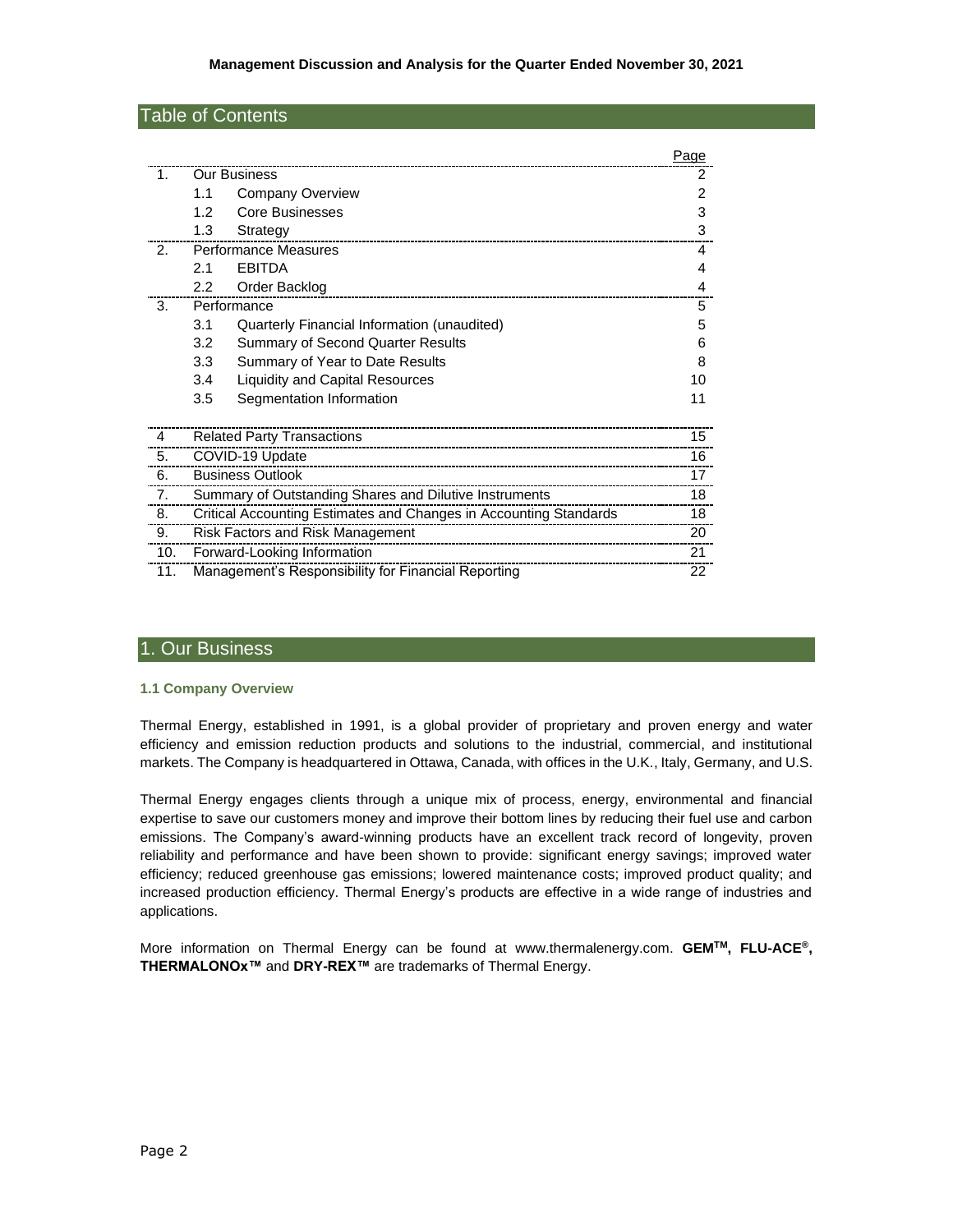## **1.2 Core Businesses**

The Company operates primarily in North America and Europe but also sells its products and services through representative agents throughout the rest of the world. The Company markets, sells, engineers, fabricates, constructs, installs and supports two technology lines – heat recovery solutions, including direct contact heat recovery solutions (e.g. **FLU-ACE®**), indirect contact heat recovery solutions (**HEATSPONGE** and **SIDEKICK**), and condensate return system solutions (**GEMTM** steam traps). The Company is also developing several other technology lines, including low temperature biomass drying systems (**DRY-REX™**).

In 2008, the Company acquired Gardner Energy Management Limited, which owns, manufactures and sells the GEM<sup>TM</sup> steam traps throughout the world. As part of this transaction, the Company also acquired the 67% share of GEMchem Ltd, a UK-based water treatment company providing services within the UK only. On June 29, 2018, the Company acquired Boilerroom Equipment Inc., a company based in the U.S., which owns, manufactures and sells HEATSPONGE and SIDEKICK indirect contact heat recovery units.

The Company has two primary operational bases of operation, one in Ottawa, Canada covering North America ("Thermal Energy Ottawa"), and the other in Bristol, United Kingdom, covering Europe and the rest of the world ("Thermal Energy Bristol"). Although Thermal Energy Ottawa is considered to be the center of excellence for heat recovery engineering and technical support, and Thermal Energy Bristol the center of excellence for GEMTM steam traps and condensate return systems engineering and technical support, continuous crosstraining means that both Ottawa and Bristol have expertise across both major product lines.

Although the Company markets its products throughout the world, most sales are from within North America and Europe where the Company has direct sales and engineering staff. While North American and European markets continue to be the Company's strategic focus, the Company also continues to look for new agents and distributors in other regions deemed to have potential.

## **1.3 Strategy**

The Company's mission is to be a best-in-class provider of return on investment-driven thermal energy efficiency technology and solutions to the industrial, institutional, and commercial sectors, helping our clients around the world improve their bottom line, move towards sustainable operations and reduce their environmental and carbon footprint. The Company's products and services are best-in-class with world-wide application in a broad range of sectors.

The Company has representation in 28 countries around the world with a current focus on the key markets of North America and Europe. Thermal Energy's penetration in these markets remains low and therefore the Company plans to continue growing its sales and distribution capabilities in these markets, while at the same time, build its business in other energy-intensive markets around the world.

We have sold our proprietary and proven products to hundreds of companies and institutions, including approximately 50 large companies in the pharmaceutical, food and beverage, pulp and paper, chemical and petrochemical sectors.

With an established global sales and distribution network, the Company is looking to develop and/or acquire additional complementary products and services that can be distributed through its existing network.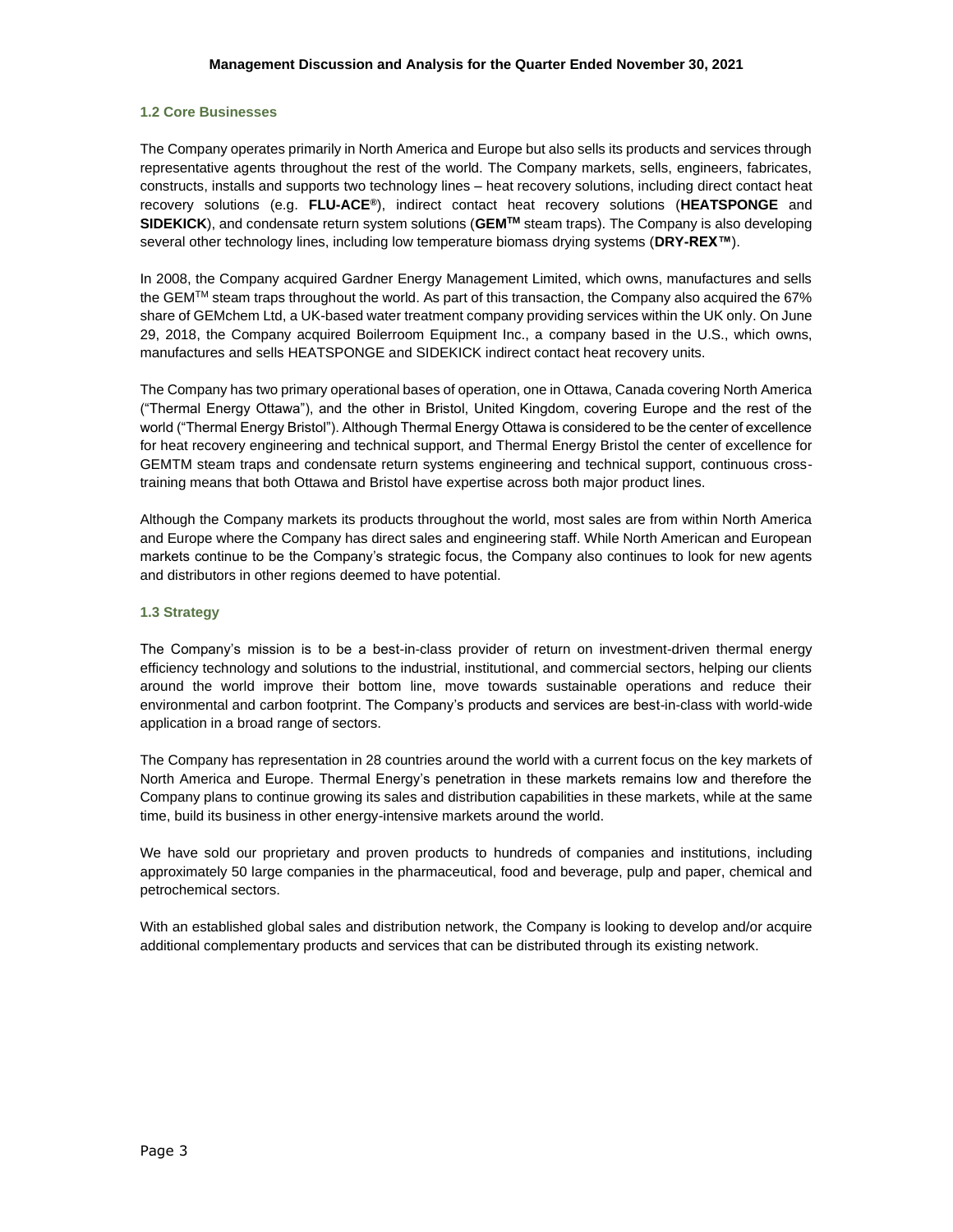# 2. Performance Measures

The Company believes the following performance measures provide useful information to both management and investors to better understand the financial performance and financial position of the Company.

## **2.1 EBITDA**

Management believes that EBITDA (earnings before interest, taxation, depreciation, amortization, impairment of intangible assets, and share-based compensation expense) is a useful performance measure as it approximates cash generated from operations, before tax, capital expenditures and changes in working capital, and excludes impairment of intangible assets. EBITDA also assists comparison among companies as it eliminates the differences in earnings due to how a company is financed. EBITDA does not have a standardized meaning prescribed by International Financial Reporting Standards ("IFRS") and therefore may not be comparable to similar measures presented by other companies. There is no direct comparable IFRS measure for EBITDA.

A reconciliation of net income (loss) to EBITDA is shown below:

|                                                                  |                | Three months ended | Six months ended |           |  |
|------------------------------------------------------------------|----------------|--------------------|------------------|-----------|--|
|                                                                  | <b>Nov 30.</b> | Nov 30,            | <b>Nov 30.</b>   | Nov 30.   |  |
|                                                                  | 2021           | 2020               | 2021             | 2020      |  |
| Total net income (loss) attributable to owners of the parent     | (657, 310)     | 569,339            | (838, 693)       | 344,265   |  |
| Total net income (loss) attributable to non-controlling interest | 16,982         | 11,086             | 44.485           | 18,060    |  |
| Interest charge                                                  | 83.201         | 71.504             | 163,133          | 170.749   |  |
| Taxation                                                         | (1,078)        | (12,287)           | (6, 269)         | (28, 538) |  |
| Depreciation and amortization                                    | 109,272        | 98,599             | 215,325          | 198,473   |  |
| Share based compensation                                         | 53,842         | 50.230             | 107,684          | 100,460   |  |
| <b>EBITDA</b>                                                    | (395,091)      | 788.471            | (314, 335)       | 803.469   |  |

#### **2.2 Order Backlog**

Order backlog is a useful performance measure that Management uses as an indicator of the short-term future revenue of our Company resulting from already recognized orders. The Company includes in "order backlog" any purchase orders that have been received by the Company but have not yet been reflected as revenue in the Company's published financial statements. It is important to note that once an order or partial order is recorded as revenue, the order backlog is reduced by the amount of the newly reported revenue. Order backlog does not have a standardized meaning prescribed by International Financial Reporting Standards and therefore may not be comparable to similar measures presented by other companies.

The Company's order backlog as at November 30, 2021 was approximately \$7.0 million. As at January 20, 2022, the Company had an order backlog of approximately \$7.5 million.

|                                            | 2019       | 2020       | 2021       |
|--------------------------------------------|------------|------------|------------|
|                                            | \$ million | \$ million | \$ million |
| Order backlog as at November 30            | 8.2        | 5.5        |            |
| Order backlog as at January reporting date | 9.1        | 70         | 7.5        |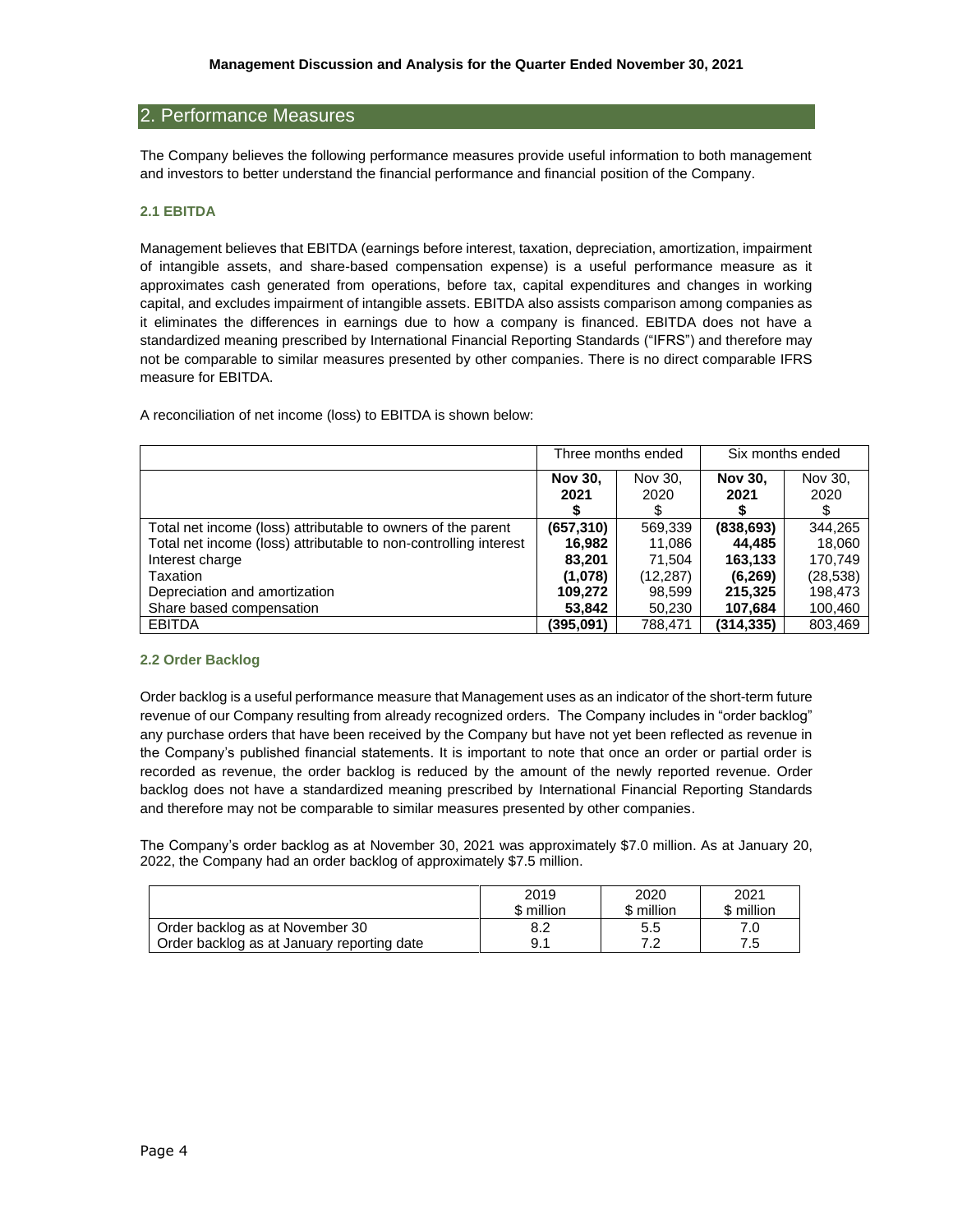# 3. Performance

# **3.1 Quarterly Financial Information (unaudited)**

For the most recent eight quarters ended:

| Quarter ended                     | 28-Feb-21 | 31-May-21  | 31-Aug-21  | 30-Nov-21  |
|-----------------------------------|-----------|------------|------------|------------|
|                                   |           |            |            |            |
| Revenue                           | 3,735,968 | 3,765,814  | 3.879.256  | 4.076.808  |
| Gross Profit                      | 1,644,265 | 1,352,379  | 1,643,717  | 1,712,230  |
| Gross Profit Percentage           | 44%       | 35.9%      | 42.4%      | 42.0%      |
| EBITDA <sup>(1)</sup>             | 171.726   | (38, 846)  | 80.756     | (395,091)  |
| Total net loss                    | (33,757)  | (105, 603) | (153, 880) | (640, 328) |
| Loss per share, basic and diluted | (0.000)   | (0.001)    | (0.001)    | (0.004)    |

| Quarter ended                              | 29-Feb-20 | 31-May-20   | 31-Aug-20  | 30-Nov-20 |
|--------------------------------------------|-----------|-------------|------------|-----------|
|                                            | \$        |             |            | \$        |
| Revenue                                    | 5,811,626 | 2,790,664   | 2,827,862  | 5,019,682 |
| <b>Gross Profit</b>                        | 2,417,450 | 1,427,728   | 1,324,203  | 2,430,242 |
| Gross Profit Percentage                    | 41.6%     | 51.2%       | 46.8%      | 48.4%     |
| EBITDA <sup>(1)</sup>                      | 709,115   | 31,412      | 14.998     | 788,471   |
| Total net income (loss)                    | 429,787   | (2,953,186) | (218, 100) | 580,425   |
| Income (loss) per share, basic and diluted | 0.003     | (0.019)     | (0.001)    | 0.004     |

(1) EBITDA represents earnings before interest, taxation, depreciation, amortization, impairment of intangible assets, and share-based compensation expense.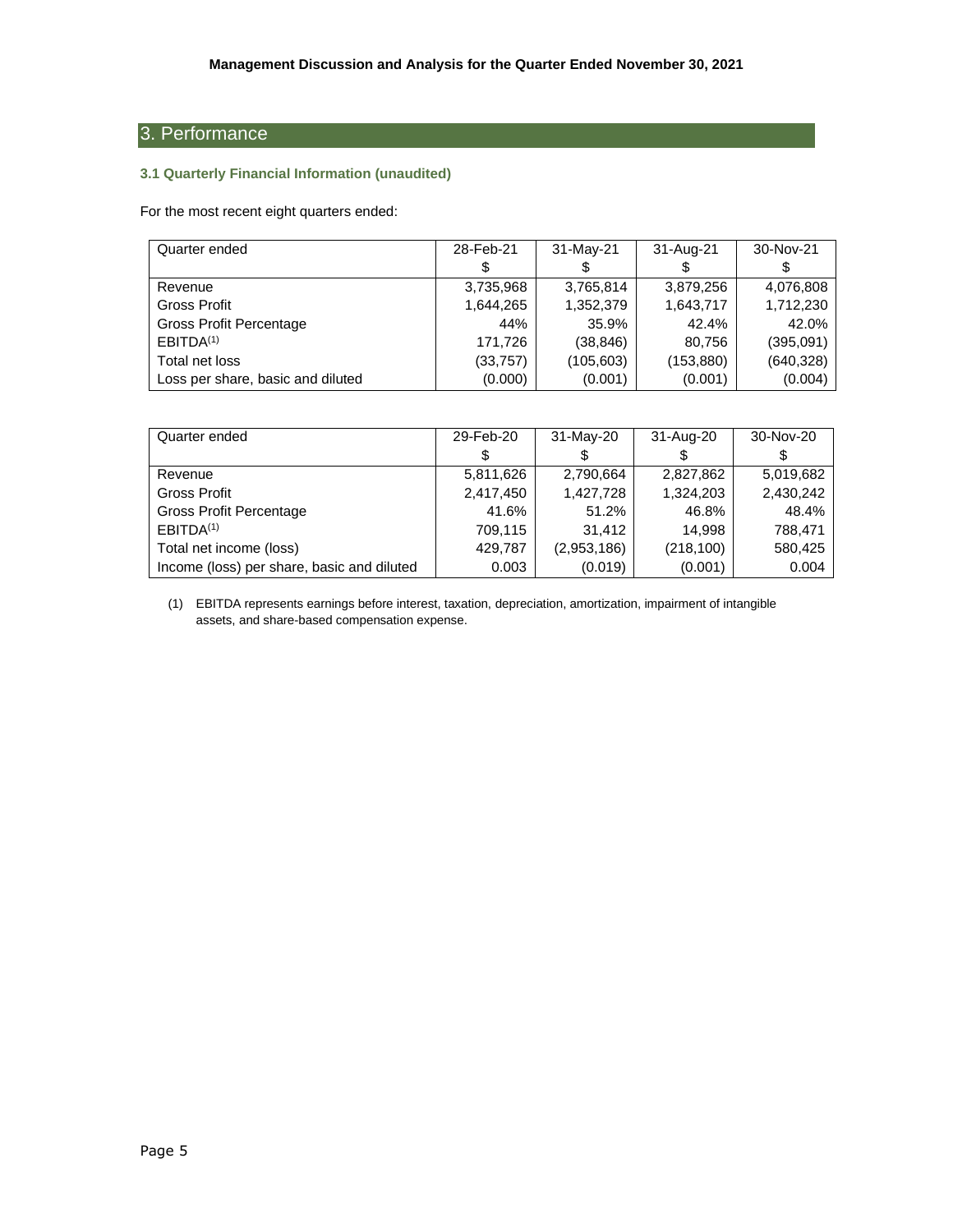|                                                             | Q2 2022     | Q2 2021     |
|-------------------------------------------------------------|-------------|-------------|
|                                                             | \$          | \$          |
| Revenue                                                     | 4,076,808   | 5,019,682   |
| Cost of sales                                               | 2,364,578   | 2,589,440   |
| Gross profit                                                | 1,712,230   | 2,430,242   |
| Expenses:                                                   |             |             |
| Administration, selling, marketing and business development | 2,270,059   | 1,786,678   |
| Research and development                                    | 376         | 3,922       |
|                                                             | 2,270,435   | 1,790,600   |
| Operating (loss) income                                     | (558, 205)  | 639,642     |
| Finance costs                                               | (83, 201)   | (71, 504)   |
| (Loss) income before income taxes                           | (641, 406)  | 568,138     |
| Income taxes recovery                                       | 1,078       | 12,287      |
| Net (loss) income for the period                            | (640, 328)  | 580,425     |
| Exchange differences on translation of overseas operations  | (105, 568)  | 195         |
| Total comprehensive (loss) income for the period            | (745, 896)  | 580,620     |
| EBITDA for the quarter <sup>12</sup>                        | (395,091)   | 788,471     |
| Order backlog as at November 30 <sup>3</sup>                | 7.0 million | 5.5 million |
| Order backlog as at reporting date 3                        | 7.5 million | 7.2 million |

### **3.2 Summary of Second Quarter Results**

1. A reconciliation of net income (loss) to EBITDA is shown in section 2.1 Performance Measures - EBITDA.

2. EBITDA represents earnings before interest, taxation, depreciation, amortization, impairment of intangible assets, and share-based compensation expense.

3. Order backlog represents any purchase orders that have been received by the Company but have not yet been reflected as revenue in the Company's published financial statements.

# *Revenue and Gross Profit*

Revenues were \$4,076,808 in the second quarter ended November 30, 2021, representing a decrease of \$942,874, or 18.8%, compared to \$5,019,682 in the quarter ended November 30, 2020. The decrease of revenue in the second quarter of FY 2022 was mainly due to the decrease of revenues from both heat recovery systems and condensate return systems. The COVID-19 pandemic continues to cause delays on heat recovery projects in the second quarter. The shortage of labour has resulted in delays on heat recovery project execution because it was difficult for subcontractors to deliver installation work on time. While most of our customers are essential businesses and continue to operate, the pandemic also has impacts on many of them, including delays in making purchasing decisions on long-term heat recovery projects. As a result, orders received from heat recovery projects have been declining. The decrease in revenue of condensate return systems was mainly due to the delay caused by the travel restrictions. Our technical team could not travel to sites to gather information in time for the production team to fabricate the products despite the fact that the orders received remain strong.

The gross profit of \$1,712,230 in the quarter ended November 30, 2021 represented a decrease of \$718,012, or 29.5%, from the \$2,430,242 in the quarter ended November 30, 2020. This decrease in gross profit was partially due to the decrease in revenue. The decrease was also caused by decreased gross margin on both heat recovery systems and condensate return systems. Gross profit expressed as a percentage of sales was 42.0% in the second quarter of FY 2022 compared with 48.4% in the same quarter of FY 2021. For heat recovery projects, the cost on subcontractors' installation work continued increasing due to the shortage of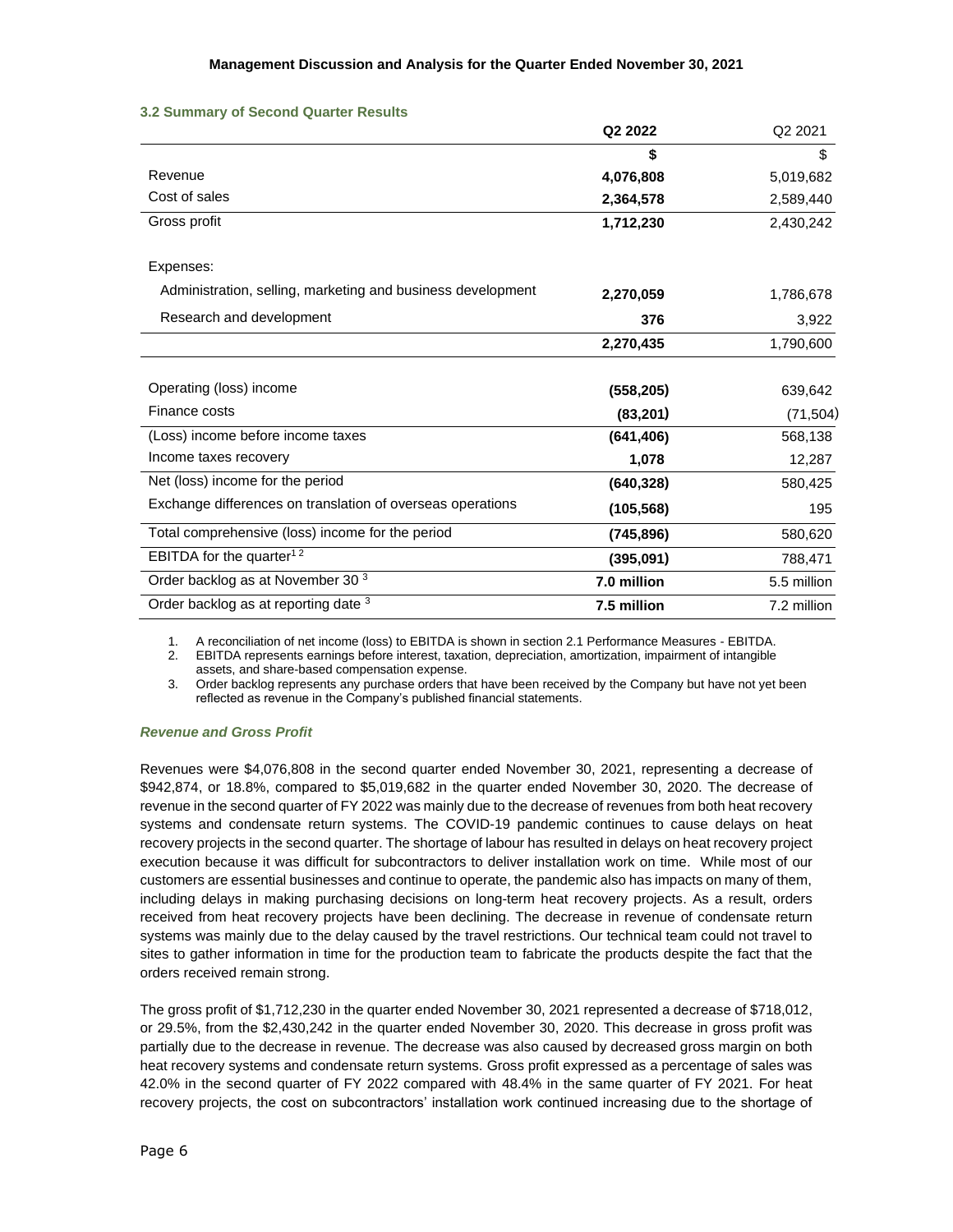#### **Management Discussion and Analysis for the Quarter Ended November 30, 2021**

labour, which decreased the gross margin on heat recovery projects. For condensate return systems, the gross margin decreased because the cost of the material also increased due to the pandemic.

## *Expenses*

*Administration, selling, marketing and business development expenses ("Operating Expenses")* in the quarter ended November 30, 2021, totaled \$2,270,059 compared to \$1,786,678 in the quarter ended November 30, 2020, an increase of \$483,381, or 27.1%. During the second quarter of the previous year, the Company recognized government subsidies of \$212,109. During the second quarter of current year, the Company recognized government wage subsidies of \$39,277, representing a decrease of \$172,832. The government wage subsidies were recorded as a reduction to the Operating Expenses. The Company's other operating expenses increased by \$285,962, compared to the same quarter of prior year. During the second quarter of prior year, the Company implemented some temporary cost control measures in order to prepare for the potential adverse financial impact from COVID-19, including reducing non-essential and discretionary expenditures. Some of these cost control measures were no longer in place in the current year. The staff's salary expense also increased in order to catch up with the increased inflation rate. As a result, the other operating costs increased compared to the same quarter of prior year. In addition, the Company incurred \$85,683 acquisition related cost for the purchase of the technology from Sofame Technologies Inc. The increase in operating expenses was partially offset by the increase in foreign exchange gain of \$61,096 compared to the same quarter of the previous year.

*Research and development ("R&D") expenses* in the quarter ended November 30, 2021 totaled \$376, as compared to \$3,922 in the quarter ended November 30, 2020.

*Finance costs* include interest expense on the long-term debt, amortization of deferred financing cost, and interest accretion on lease obligations. The second quarter of FY 2022 incurred finance costs of \$83,201. The costs were higher than the second quarter of FY 2021 by \$11,697 mainly due to the increased interest accretion on lease obligations. The Company's US subsidiary, Boilerroom Equipment Inc., signed a ten-year lease in February 2021 for its new production facility, which increased the lease obligation by \$990,605 at the start of the lease. During the same quarter of the prior year, there was no lease obligation recorded for the production facility at Boilerroom Equipment Inc.

*Loss before income taxes* for the quarter ended November 30, 2021 was \$641,406, compared to an income before taxes of \$568,138 in the same quarter of the previous year, a decrease of \$1,209,544. The decrease was mainly due to the decreased gross profit of \$718,012 caused by decreased revenue and decreased margin on both heat recovery projects and condensate return systems, and the increased expenses of \$483,381 caused by increased operating expenses, increased acquisition related cost, and decreased government wage subsidies received compared to the same quarter of the previous year.

*Income tax recovery* in the second quarter of FY 2022 was \$1,078, as compared to a recovery of \$12,287 in the second quarter of FY 2021, a decrease of \$11,209.

*Net loss* for the second quarter of FY 2022 was \$640,328, compared to a net income of \$580,425 in the same quarter of the previous year, representing a decrease of \$1,220,753. The decrease in net income was mainly due to the decrease of \$718,012 in gross profit resulting from decreased revenue and decreased margin, and the increase in operating expenses of \$285,962 and acquisition cost of \$85,683, plus the decrease of the wage subsidies recognized of \$172,832 compared to the same quarter of the previous year.

*Comprehensive loss* was \$745,896 for the second quarter of FY 2022, compared to an income of \$580,620 for the second quarter of FY 2021, a decrease of \$1,326,516. The decrease was due to the increase of net loss of \$1,220,753 and the increase of exchange loss arising on translation of overseas operations of \$105,763 as compared to the same quarter of the previous year.

*EBITDA* was negative \$395,091 for the second quarter of FY 2022, compared to \$788,471 for the same quarter of the previous year, representing a decrease of \$1,183,562. The decrease in EBITDA was mainly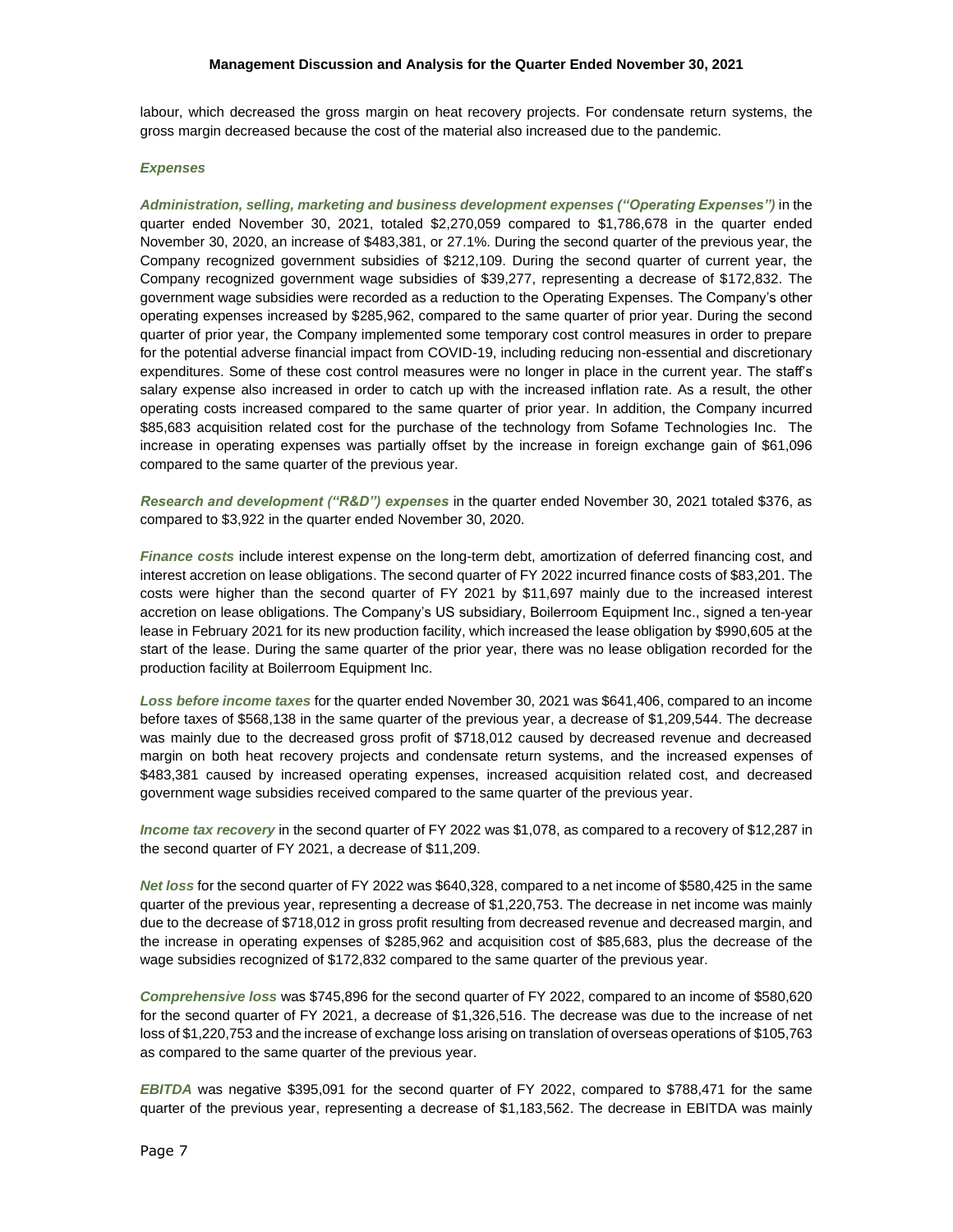due to the loss before taxes of \$641,406, compared to income before taxes of \$568,138 in the same quarter of prior year, resulting in a decrease of \$1,209,544.

## **3.3 Summary of Year to Date Results**

| <b>Six months</b> | Six months       |
|-------------------|------------------|
| <b>Ended Nov</b>  | <b>Ended Nov</b> |
| 30, 2021          | 30, 2020         |
| \$                | \$               |
| 7,956,064         | 7,847,544        |
| 4,600,117         | 4,093,099        |
| 3,355,947         | 3,754,445        |
|                   |                  |
| 3,992,356         | 3,228,501        |
| 935               | 21,408           |
| 3,993,291         | 3,249,909        |
| (637, 344)        | 504,536          |
| (163, 133)        | (170, 749)       |
| (800, 477)        | 333,787          |
| 6,269             | 28,538           |
| (794, 208)        | 362,325          |
| (168, 236)        | 175,893          |
| (962, 444)        | 538,218          |
| (314, 335)        | 803,469          |
| 7.0 million       | 5.5 million      |
| 7.5 million       | 7.2 million      |
|                   |                  |

1. A reconciliation of net income (loss) to EBITDA is shown in section 2.1 Performance Measures - EBITDA.

2. EBITDA represents earnings before interest, taxation, depreciation, amortization, impairment of intangible assets, and share-based compensation expense.

3. Order backlog represents any purchase orders that have been received by the Company but have not yet been reflected as revenue in the Company's published financial statements.

# *Revenue and Gross Profit*

Revenues were \$7,956,064 in the six months ended November 30, 2021, representing an increase of \$108,520, or 1.4%, from the \$7,847,544 recognized in the six months ended November 30, 2020. The increase in revenues was mainly due to the increased revenue from indirect contact heat recovery systems delivered by Boilerroom Equipment Inc., a US subsidiary of the Company, offset by the decrease of revenues from condensate returns systems and direct contract heat recovery systems. The amount of orders received by Boilerroom Equipment Inc. in the first half of FY 2022 was more than doubled that received in the same period of prior year. As a result, the revenue from indirect contact systems increased. The decrease in revenues from direct contact heat recovery systems and condensate return systems was mainly due to less orders received in the North America markets for these two product lines.

The gross profit of \$3,355,947 in the first two quarters of FY 2022 represented a decrease of \$398,498, or 10.6%, from the \$3,754,445 achieved in the same period of FY 2021. Although the revenue increased in the first two quarters by 1.4% compared to the same period of prior year, the gross profit decreased by 10.6%. This is because the cost of materials increased due to the recent global supply chain issue and the cost of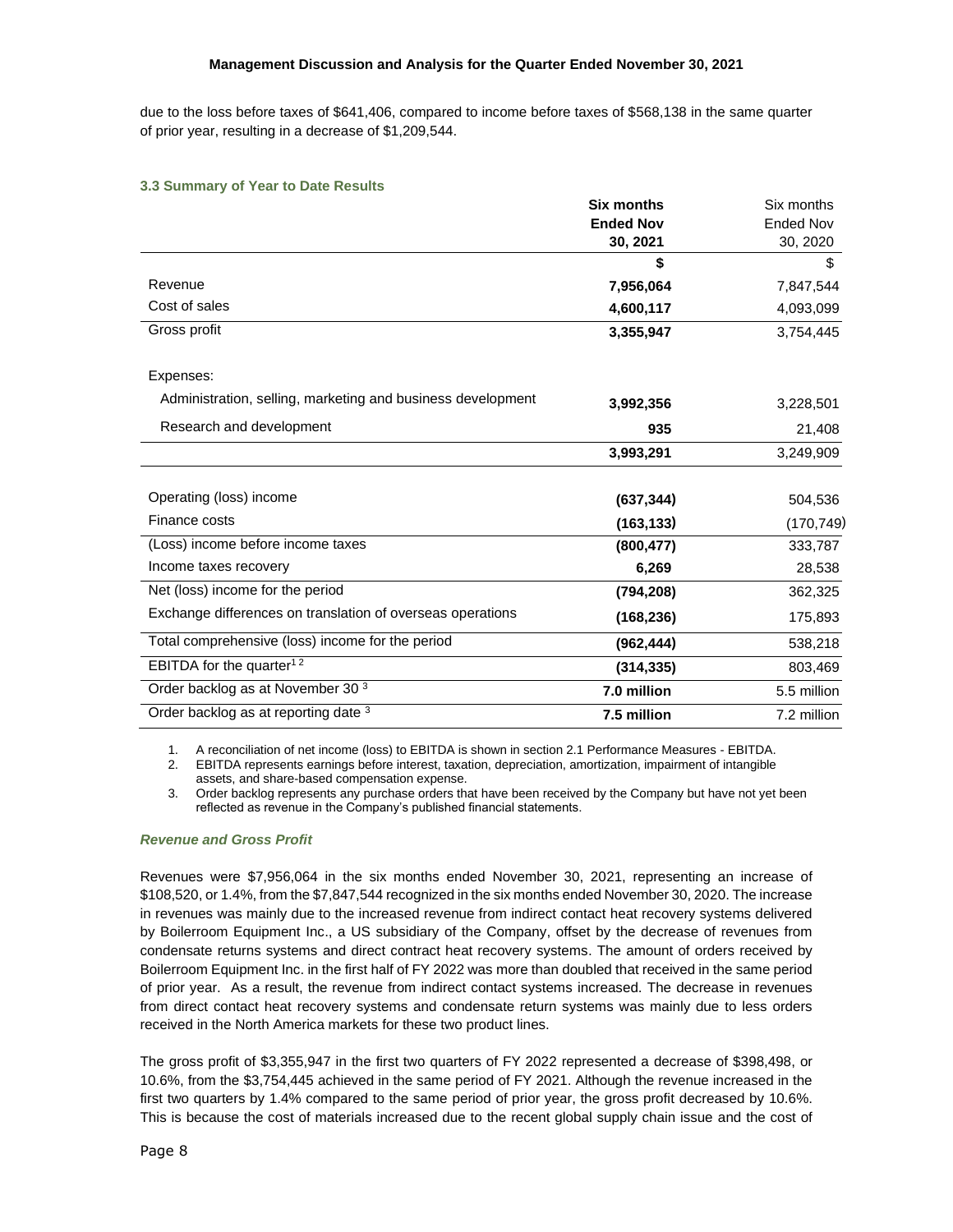#### **Management Discussion and Analysis for the Quarter Ended November 30, 2021**

labour also increased due to the shortage of labour caused by the pandemic. The continued shortage of materials and labour resulted in the decrease in gross margin on direct and indirect contact heat recovery systems. The gross margin on condensate return systems also decreased due to the fact a significant discount was provided to a customer with a large order in the EU market. Overall, gross profit expressed as a percentage of sales was 42.2% in the first six months of FY 2022 compared with 47.8% in the same period of FY 2021.

## *Expenses*

*Administration, selling, marketing and business development expenses ("Operating Expenses")* in the six months ended November 30, 2021 totaled \$3,992,356 compared to \$3,228,501 in the six months ended November 30, 2020, representing an increase of \$763,855, or 23.7%. During the first six months of FY 2022, the Company recognized government wage subsidies in the amount of \$187,846, compared to \$620,672 recognized in the same period of the previous year, representing a decrease of \$432,826. The Company's other operating expenses increased by \$668,846, compared to the same period of prior year. During the first six months of prior year, the Company implemented some temporary cost control measures in order to prepare for the potential adverse financial impact from COVID-19, including reducing non-essential and discretionary expenditures. Some of these measures were no longer in place in the current year. The staff's salary expense also increased in the current year in order to catch up with the significantly increased annual inflation rate. As a result, the other operating costs increased compared to the same period of prior year. In addition, the Company incurred \$106,782 acquisition related cost for the purchase of the technology from Sofame Technologies Inc., an increase of \$93,321 compared to the cost incurred in the same period of the previous year. The increase in operating expenses was partially offset by the increase in foreign exchange gain of \$431,138 compared to the same period of the previous year. As mentioned earlier, approximately 36% of our operations, assets and liabilities are denominated in British Pound Sterling and 34% in US Dollar. Foreign currency fluctuations affect the values reported in the statement of profit and loss.

*Research and development expenses* in the first half of FY 2022 were \$935, compared to \$21,408 in the same period of FY 2021.

*Finance costs* include interest expense on the long-term debt, amortization of deferred financing cost, and interest accretion on lease obligations. Finance costs decreased by \$7,616 to \$163,133 from \$170,749 in the six months ended November 30, 2021. The decrease was mainly due to the decreased interest expense of \$47,460 on the long-term debt, offset by the increased interest accretion on lease obligations of \$39,844. The Company's US subsidiary, Boilerroom Equipment Inc., signed a ten-year lease in February 2021 for its new production facility, which increased the lease obligation by \$990,605 at the end of February 2021. During the same period of prior year, there was no lease obligation recorded for the production facility at Boilerroom Equipment Inc. As a result, the interest accretion on lease obligations increased by \$39,844 compared to the same period of prior year.

*Loss before income taxes* for the six months ended November 30, 2021 was \$800,477 compared to income of \$333,787 in the same period of the previous year, representing a decrease of \$1,134,264. The decrease was mainly due to the reduction in gross profit by \$398,498 resulting from decreased margin on both heat recovery solution sales and condensate return systems, and the increased expenses of \$763,855 caused by increased operating expenses, increased acquisition related cost, and decreased government wage subsidies received compared to the same quarter of the previous year.

*Income tax recovery* in the first half of FY 2022 was \$6,269, compared to \$28,538 in the first half of FY 2021. Both the U.K. and the U.S. entities are subject to tax charges. Fluctuations in the tax charges are the result of changing profitability in those entities.

*Net loss* for the six months ended November 30, 2021 was \$794,208 compared to a net income \$362,325 in the same period of the previous year, representing an increase of loss of \$1,156,533. The loss increase was mainly due to the increase in loss before income taxes of \$1,134,264 as described earlier.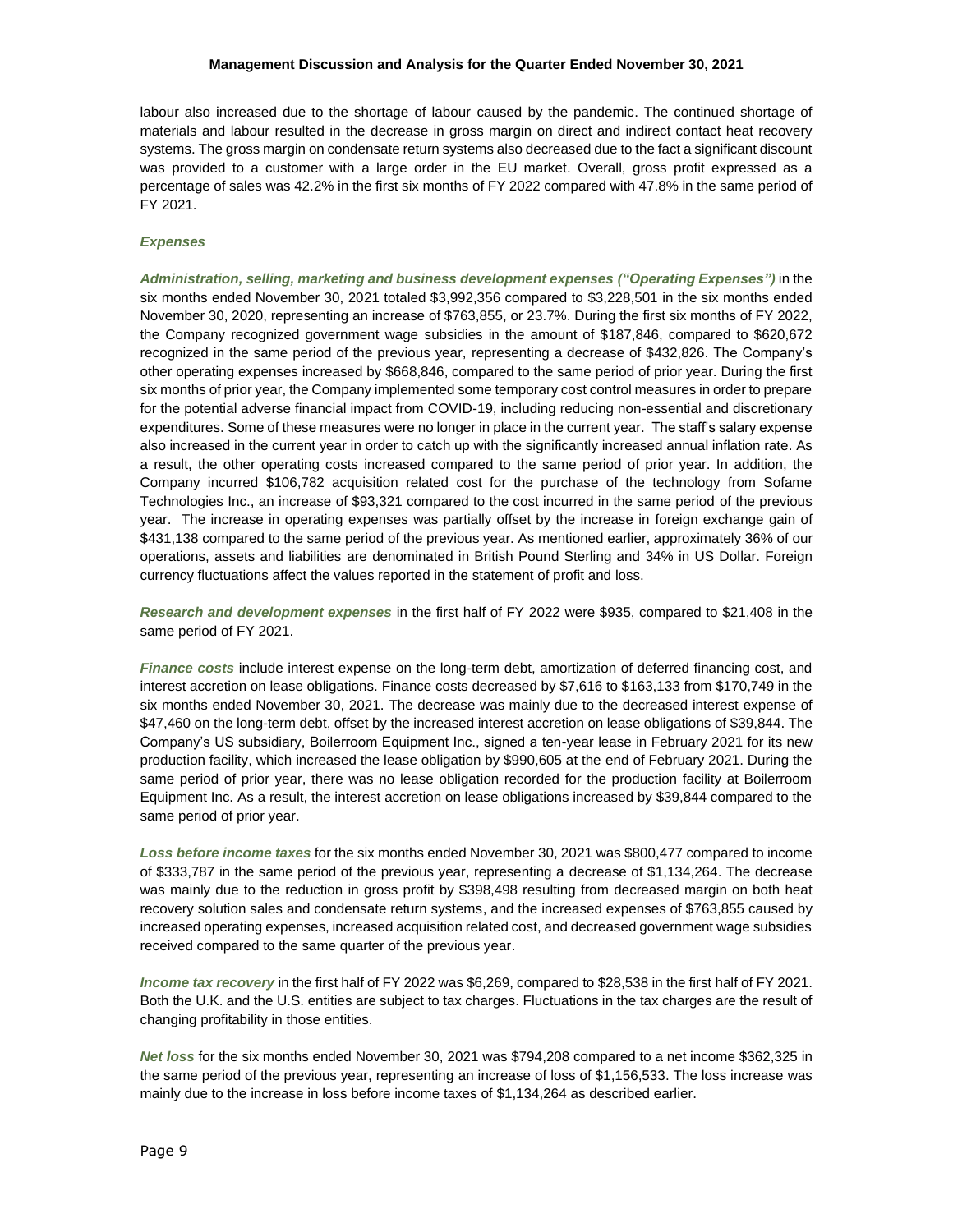*Comprehensive loss* was \$962,444 for the first half of FY 2022, compared to income of \$538,218 for the first six months of FY 2021, a loss increase of \$1,500,662. The comprehensive loss increased due to the increase in net loss of \$1,156,533 plus the increase in translation loss of overseas operations of \$344,129.

*EBITDA* was negative \$314,335 for the first six months of FY 2022 compared to \$803,469 for the same period of the previous year, representing a decrease of \$1,117,804. The decrease was mainly due to loss before taxes of \$800,477 incurred for the six months ended November 30, 2021, compared to income before taxes of \$333,787 achieved in the same period of prior year, resulting in a decrease of \$1,134,264.

## **3.4 Liquidity & Capital Resources**

Current assets decreased by \$1,500,273 to \$7,080,511 at November 30, 2021, compared to \$8,580,784 at May 31, 2021. The decrease was mainly due to the decrease in cash and cash equivalents of \$1,692,974, offset by increase in inventory of \$183,125. Current liabilities decreased by \$137,700 to \$4,634,580, mainly due to the decrease in trade payables and other liabilities of \$103,735 and deferred revenue of \$101,012, offset by the increase in current tax liabilities of \$29,311 and current portion of long-term debt of \$22,226.

Working capital decreased by \$1,362,573 to \$2,445,931 at November 30, 2021, compared to \$3,808,504 at May 31, 2021. The decrease in working capital was mainly due to the decrease in cash and cash equivalents of \$1,692,974, offset by the increase in inventory of \$183,125, the decrease in deferred revenue of \$101,012, and the decrease in trade payables and other liabilities of \$103,735.

The Company's working capital position over the last eight quarters can be summarized as follows:

|                            | Feb 29.<br>2020 \$ | May 31.<br>2020\$ | Aug 31,<br>2020 \$ | Nov 30.<br>2020 \$ | Feb 28.<br>2021 \$ | Mav 31.<br>2021 \$ | Aug 31.<br>2021 \$ | Nov 30.<br>2021 \$ |
|----------------------------|--------------------|-------------------|--------------------|--------------------|--------------------|--------------------|--------------------|--------------------|
| <b>Current Assets</b>      | 8.646.798          | 8.063.550         | 7.938.009          | 8.984.102          | 8.606.829          | 8.580.784          | 8.441.508          | 7.080.511          |
| <b>Current Liabilities</b> | 5.859.669          | 5.192.014         | 4.198.761          | 4.756.957          | 4.404.265          | 4.772.280          | 5.186.143          | 4.634.580          |
| <b>Working Capital</b>     | 2.787.129          | 2.871.536         | 3.739.248          | 4.227.145          | 4.202.564          | 3.808.504          | 3.255.365          | 2.445.931          |

The Company's cash position was \$2,547,881 as at November 30, 2021, compared to \$4,240,855 at May 31, 2021, representing a decrease of \$1,692,974. The decrease was due to cash used in operating activities of \$854,913, investing activities of \$331,961 and financing activities of \$536,616 offset by the exchange gains on cash and cash equivalents of \$30,516.

The net cash used in the operating activities included the net loss of \$794,208, the negative change in working capital of \$420,775, the interest paid on long-term debt of \$153,742, income taxes paid of \$685, offset by the addbacks of non-cash items of \$514,497.

The net cash used in investing activities was \$331,961 during the six months ended November 30, 2021, including the purchase of intangible assets of \$283,421 relating to the technology acquired from Sofame Technologies Inc. on June 11, 2021, and the purchase of property, plant and equipment of \$49,785, offset by proceeds from disposal of property, plant and equipment of \$1,245.

During the six months ended November 30, 2021, the Company used net cash in financing activities of \$536,615 which included repayment of long-term debt of \$433,430, repayment of lease obligations of \$106,517, and dividends paid in the amount of \$25,419, offset by \$28,750 proceeds received from stock options exercised.

At November 30, 2021, \$145,253 (7.2%) of the Company's trade receivables balance was over 90 days past due. \$27,540 of the past due balance was impaired at November 30, 2021. \$11,344 of trade receivables that was not over 90 days past due was also impaired.

Page 10 At May 31, 2021, \$402,848 (18.8%) of the Company's trade receivables balance was over 90 days past due. \$28,837 of the past due balance was impaired at May 31, 2021. \$11,471 of trade receivables that was not over 90 days past due was also impaired.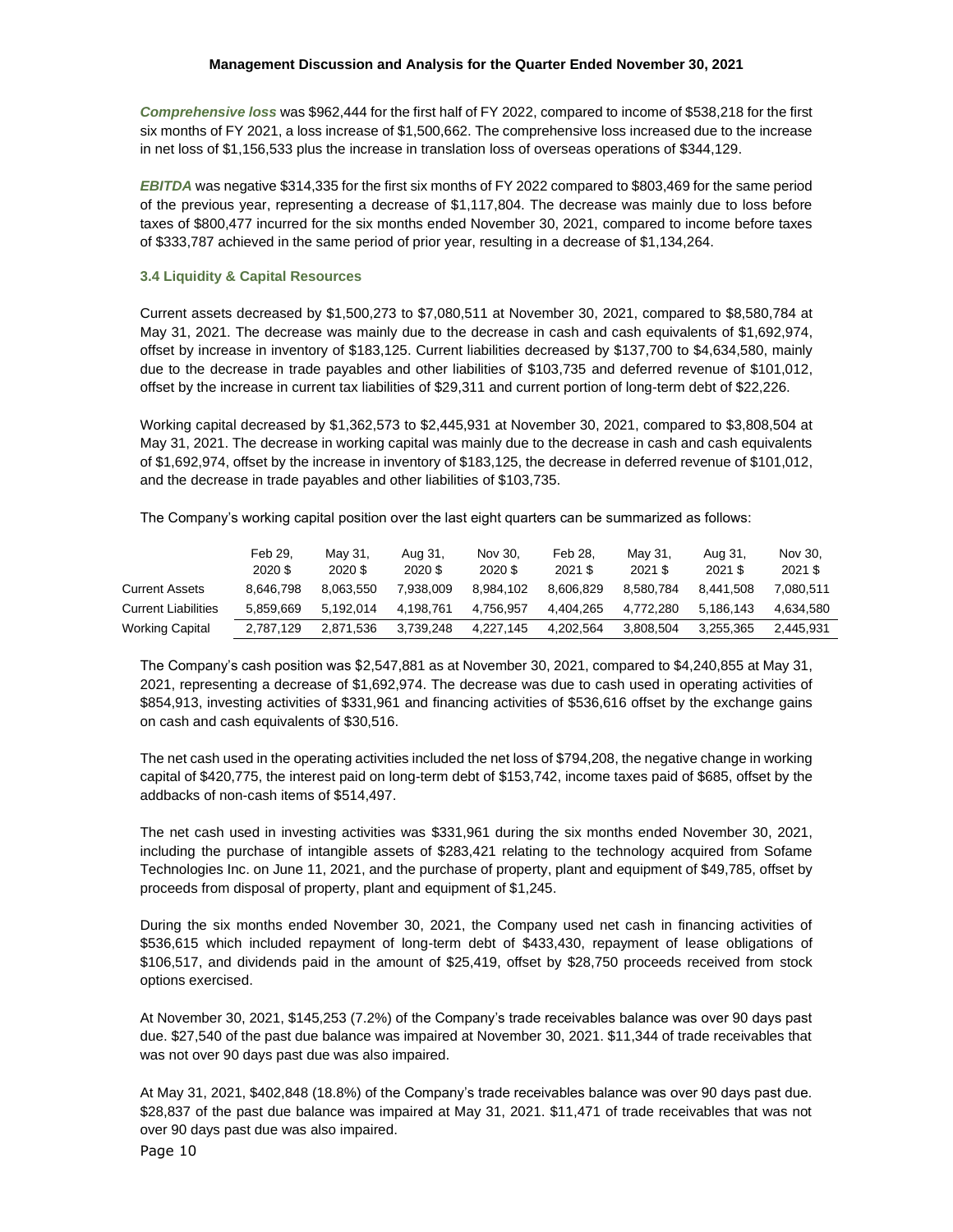The Company's trade and other receivables have been reviewed for indicators of impairment. For the six months ended November 30, 2021, additional provisions of \$31,611 were made as expected credit losses and recorded under administrative expense on the condensed consolidated interim statements of comprehensive income (\$17,384 – November 30, 2020). \$32,719 (\$15,583 – November 30, 2020) of the previously provided credit losses was released due to the collection on doubtful accounts.

The following table presents the contractual undiscounted cash flows for lease obligations as of November 30, 2021 and May 31, 2021:

|                                      | <b>November 30, 2021</b> | May 31, 2021 |
|--------------------------------------|--------------------------|--------------|
|                                      |                          |              |
| Less than one year                   | \$329,993                | \$326,987    |
| One to five years                    | 877,987                  | 904,426      |
| Six to ten years                     | 841,127                  | 905,054      |
|                                      |                          |              |
| Total undiscounted lease obligations | 2,049,107                | 2,136,467    |
|                                      |                          |              |
| Less: impact of present value        | (549,174)                | (583,403)    |
| Less: current portion                | (221,798)                | (215,923)    |
|                                      |                          |              |
| Long term portion                    | \$1,278,135              | \$1,337,141  |

During the six months ended November 30, 2021, the interest expense on lease obligations was \$58,568 and total cash outflow for leases was \$172,030, including \$6,945 for short-term leases.

During the six months ended November 30, 2020, the interest expense on lease obligations was \$18,678 and total cash outflow for leases was \$135,119, including \$53,406 for short-term leases.

For the six months ended November 30, 2021 and 2020, expenses for leases of low-dollar value items are not material. Extension options are included in the measurement of lease obligations when the Company is reasonably certain to exercise that option.

The Company's ability to realize its assets and discharge its liabilities depends on its ability to generate sufficient cash from operations or its ability to arrange debt or equity financing.

The Company has been actively applying for COVID-related government salary subsidy programs provide by the Canadian, the U.S. and the UK government since March 2020. The Company recognized salary subsidies of \$187,846 during the six months ended November 30, 2021, which was recorded as a reduction to the operating expenses.

Management is of the opinion that there is sufficient cash to support the Company's operations for the next 6 months.

# **3.5 Segmentation Information**

In the six months ended November 30, 2021 and November 30, 2020, the Company operated in the energy efficiency industry in North America, Europe, and Rest of the World. The Company markets, sells, engineers, fabricates, constructs, installs and supports two technology lines - heat recovery solutions and condensate return system solutions. The Company is also developing a third technology line - low temperature biomass drying systems. Assets are located in Canada and Europe.

Management reporting comprises analysis of revenue and gross profit within two distinct geographical areas. All other items of revenue and expenses are considered on a geographical and/or global basis in making strategic decisions regarding the Company's future. The Company has two operational bases ("reporting units"), one in Ottawa, Canada covering North America, and the other in Bristol, UK, covering Europe and the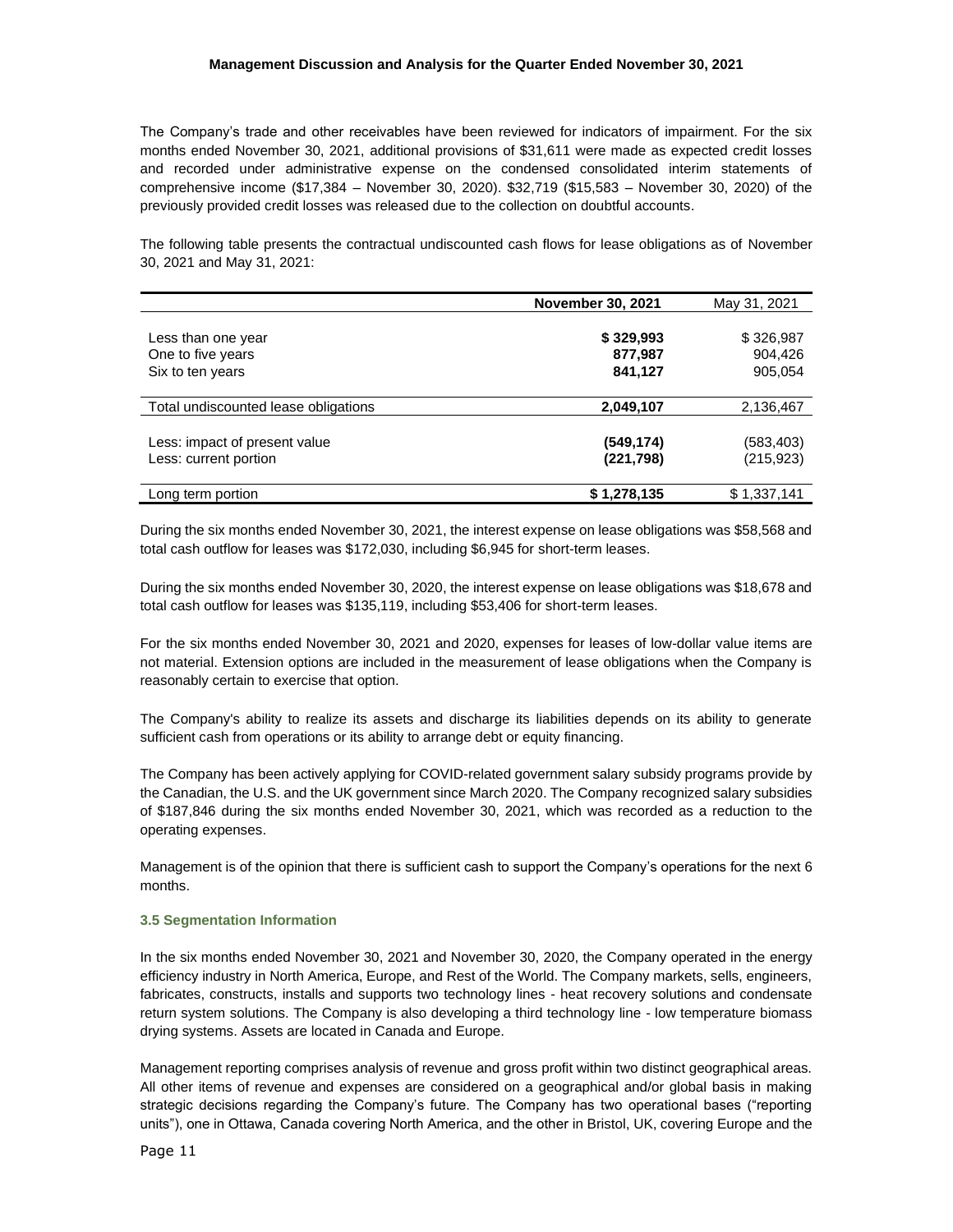rest of the world. These areas are determined by proximity of the region to the reporting unit, plus the location of the contracts in existence with agents and distributors in the respective areas and the historical relationships with those agents and distributors. Corporate costs that cannot easily be attributed to either of the two reporting units are included in reconciling items. The chief operating decision maker focuses on revenues and costs by geographical segments, but manages assets and liabilities on a global basis.

Segment information for the quarter ended November 30, 2021 and the comparative period are detailed in the table below:

|                               | <b>Thermal Energy Ottawa</b> |             | <b>Thermal Energy Bristol</b> |            | Reconciling Items |            | Total         |             |
|-------------------------------|------------------------------|-------------|-------------------------------|------------|-------------------|------------|---------------|-------------|
|                               | 2021                         | 2020        | 2021                          | 2020       | 2021              | 2020       | 2021          | 2020        |
|                               | \$                           | \$          | \$                            | \$         | \$                | \$         | \$            | \$          |
| Total revenue                 | 2,645,776                    | 3,334,287   | 1,431,032                     | 1,685,395  |                   |            | 4,076,808     | 5,019,682   |
| Cost of sales                 | (1,586,423)                  | (1,775,974) | (778, 155)                    | (813, 466) |                   | ٠          | (2,364,578)   | (2,589,440) |
| Gross profit                  | 1,059,353                    | 1,558,313   | 652,877                       | 871,929    |                   |            | 1,712,230     | 2,430,242   |
| Other expenses                | (851, 973)                   | (637,986)   | (1,015,245)                   | (785, 498) | (403, 217)        | (367, 116) | (2, 270, 435) | (1,790,600) |
| Net finance costs             | (26, 461)                    | (7, 468)    | (2, 471)                      | (1, 563)   | (54, 269)         | (62, 473)  | (83, 201)     | (71, 504)   |
| Income (loss) before taxation | 180,919                      | 912,859     | (364, 839)                    | 84,868     | (457, 486)        | (429, 589) | (641, 406)    | 568,138     |
| Tax recovery (expense)        | 684                          | 1,212       | (17, 354)                     | (7,538)    | 17,748            | 18,613     | 1,078         | 12,287      |
| Net income (loss)             | 181,603                      | 914,071     | (382, 193)                    | 77,330     | (439,738)         | (410, 976) | (640, 328)    | 580,425     |
| Attributable to:              |                              |             |                               |            |                   |            |               |             |
| Owners of the parent          | 181,683                      | 914,036     | (399, 255)                    | 66,279     | (439, 738)        | (410, 976) | (657, 310)    | 569,339     |
| Non-controlling interest      | (80)                         | 35          | 17,062                        | 11,051     |                   |            | 16,982        | 11,086      |

Segment information for the six months ended November 30, 2021 and the comparative period are detailed in the table below:

|                               | <b>Thermal Energy Ottawa</b> |             | <b>Thermal Energy Bristol</b> |             | Reconciling Items |              | Total           |             |
|-------------------------------|------------------------------|-------------|-------------------------------|-------------|-------------------|--------------|-----------------|-------------|
|                               | 2021                         | 2020        | 2021                          | 2020        | 2021              | 2020         | 2021            | 2020        |
|                               | \$                           | \$          | \$                            | \$          | \$                | \$           | \$              | \$          |
| Total revenue                 | 4,725,277                    | 4,885,024   | 3,230,787                     | 2,962,520   |                   |              | 7,956,064       | 7,847,544   |
| Cost of sales                 | (2,956,155)                  | (2,612,304) | (1,643,962)                   | (1,480,795) |                   |              | $-$ (4,600,117) | (4,093,099) |
| Gross profit                  | 1,769,122                    | 2,272,720   | 1,586,825                     | 1,481,725   |                   |              | 3,355,947       | 3,754,445   |
| Other expenses                | (1,520,415)                  | (975, 801)  | (1,830,010)                   | (1,353,020) | (642, 866)        | (921,088)    | (3,993,291)     | (3,249,909) |
| Net finance costs             | (53, 215)                    | (15, 238)   | (5,310)                       | (3, 443)    | (104, 608)        | (152,068)    | (163, 133)      | (170, 749)  |
| Income (loss) before taxation | 195,492                      | 1,281,681   | (248, 495)                    | 125,262     | (747, 474)        | (1,073,156)  | (800, 477)      | 333,787     |
| Tax recovery (expense)        | 2,752                        | 3,443       | (31, 819)                     | (12,496)    | 35,336            | 37,591       | 6,269           | 28,538      |
| Net income (loss)             | 198,244                      | 1,285,124   | (280, 314)                    | 112,766     | (712, 138)        | (1.035, 565) | (794, 208)      | 362,325     |
| Attributable to:              |                              |             |                               |             |                   |              |                 |             |
| Owners of the parent          | 198,573                      | 1,285,089   | (325, 128)                    | 94,741      | (712, 138)        | (1,035,565)  | (838, 693)      | 344,265     |
| Non-controlling interest      | (329)                        | 35          | 44,814                        | 18,025      |                   |              | 44,485          | 18,060      |

Reconciling items comprise the following:

|                                               | Three months ended |          | Six months ended |         |  |
|-----------------------------------------------|--------------------|----------|------------------|---------|--|
|                                               | November 30        |          | November 30      |         |  |
|                                               | 2021               | 2020     | 2021             | 2020    |  |
|                                               | Ъ                  |          |                  | \$      |  |
| Corporate admin costs                         | 169,812            | 145,736  | 335,874          | 269,716 |  |
| Stock-based compensation                      | 53,843             | 50,230   | 107,685          | 100,460 |  |
| Professional fees                             | 53,277             | 75,954   | 139,006          | 169,646 |  |
| Depreciation of property, plant and equipment | 32,581             | 29,662   | 64.414           | 59,248  |  |
| Amortization of intangible assets             | 76,691             | 68,937   | 150,911          | 139,225 |  |
| <b>Acquisition costs</b>                      | 85,683             | 3,361    | 106,782          | 13,461  |  |
| Foreign exchange (gain) loss                  | (68, 670)          | (6, 764) | (261,806)        | 169,332 |  |
| Total                                         | 403.217            | 367,116  | 642.866          | 921.088 |  |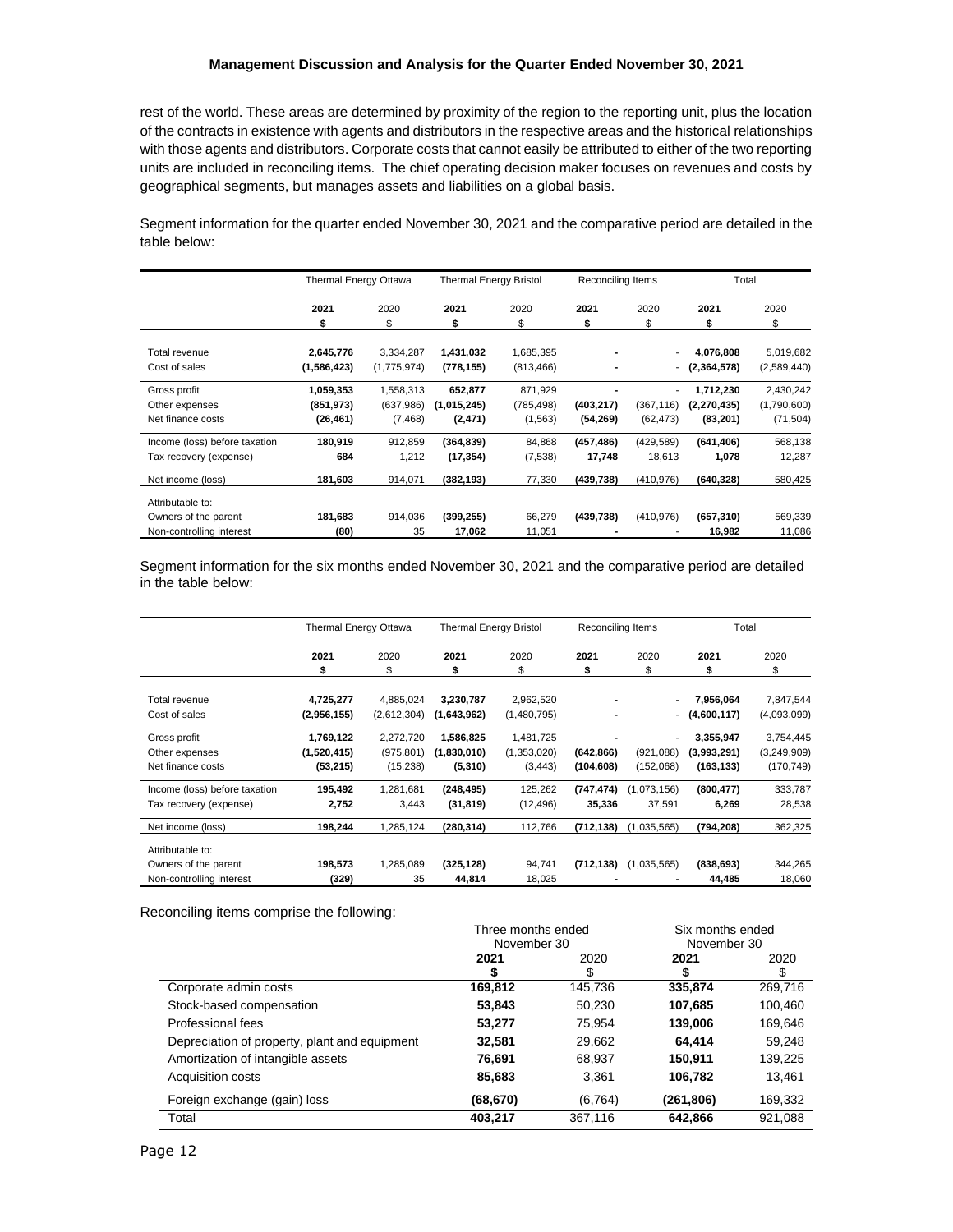Corporate administration costs include directors' fees, all costs relating to both the CEO and CFO, directors' and officers' insurance, corporate legal costs, public relations costs, professional fees relating to group tax planning and corporate filing costs as well as the Annual General Meeting.

Finance costs within the reconciling items include interest and deferred financing charge on the long-term debt.

### *Material Segmentation Variances*

## **Thermal Energy Ottawa:**

Revenue for the quarter ended November 30, 2021 of \$2,645,776, represented a decrease of \$688,511, or 20.6%, from \$3,334,287 in the same quarter of previous year. The decrease was mainly due to the reduced revenues in heat recovery systems by \$752,011 and condensate return systems by \$653,800, offset by the increase in revenue of \$717,300 from indirect contact heat recovery units delivered by Boilerroom Equipment Inc., the Company's US subsidiary.

Revenue for the six months ended November 30, 2021 of \$4,725,277, represented a decrease of \$159,747, or 3.3%, from the \$4,885,024 achieved in the first half of the previous year. The decrease was mainly due to the reduced revenues in heat recovery systems by \$279,400 and condensate return systems by \$412,047, offset by the increase in revenue of \$531,700 from indirect contact heat recovery units delivered by Boilerroom Equipment Inc. During the six months ended November 30, 2021, the amount of orders received by Boilerroom Equipment Inc. was more than doubled the amount received in the same period of the previous year. The decrease in revenues from direct contact heat recovery projects and condensate return systems was mainly due to less orders received in the North America markets for these two product lines.

Gross profit for the quarter ended November 30, 2021 decreased by \$498,960, or 32.0%, compared to the same period from the previous year. The decrease in gross profit was mainly due to the decreased revenue from the heat recovery projects and condensate return systems, which was offset by the increased revenue from indirect heat recovery units. As a percentage of revenue, gross profit was 40.0% for the quarter ended November 30, 2021, compared to 46.7% achieved in the same period of last year. The decrease in gross margin was mainly due to declined gross margin on heat recovery projects in Q2 FY 2022. The shortage of labour caused by the pandemic has resulted in higher cost in both internal labour and the subcontractors' fees to provide installation service on site. Hence, the gross margin on heat recovery projects declined.

Gross profit for the six months ended November 30, 2021 decreased by \$503,598, or 22.2%, over the same period of last year, while the revenue decreased by only 3.3%. The decrease in gross profit was mainly due to the declined gross margin. The gross profit as a percentage of revenue for the first half of FY 2022 was 37.4% as compared to 46.5% achieved in the first half of FY 2021. The decrease in gross margin was mainly due to the decreased margin on heat recovery projects as mentioned earlier, together with the decreased margin on indirect contact heat recovery units from Boilerroom Equipment Inc. due to increased material prices and labour costs.

Other expenses in this segment increased by \$213,987 or 33.5% for the quarter ended November 30, 2021 compared to same quarter last year. Whereas other expenses for the six months ended November 30, 2021 increased by \$544,614, or 55.8%, compared to the same period last year. During the first six months of FY 2022, Thermal Energy Ottawa recognized government wage subsidies in the amount of \$187,846, compared to \$511,678 recognized in the same period of the previous year, representing a decrease of \$323,832. This segment's other operating expenses increased by \$220,782, compared to the same period of prior year. During the first six months of prior year, the Company implemented some temporary cost control measures in order to prepare for the potential adverse financial impact from COVID-19, including reducing non-essential and discretionary expenditures. Some of these measures were no longer in place in the current year. The staff's salary expense also increased in the current year in order to catch up with the significantly increased annual inflation rate.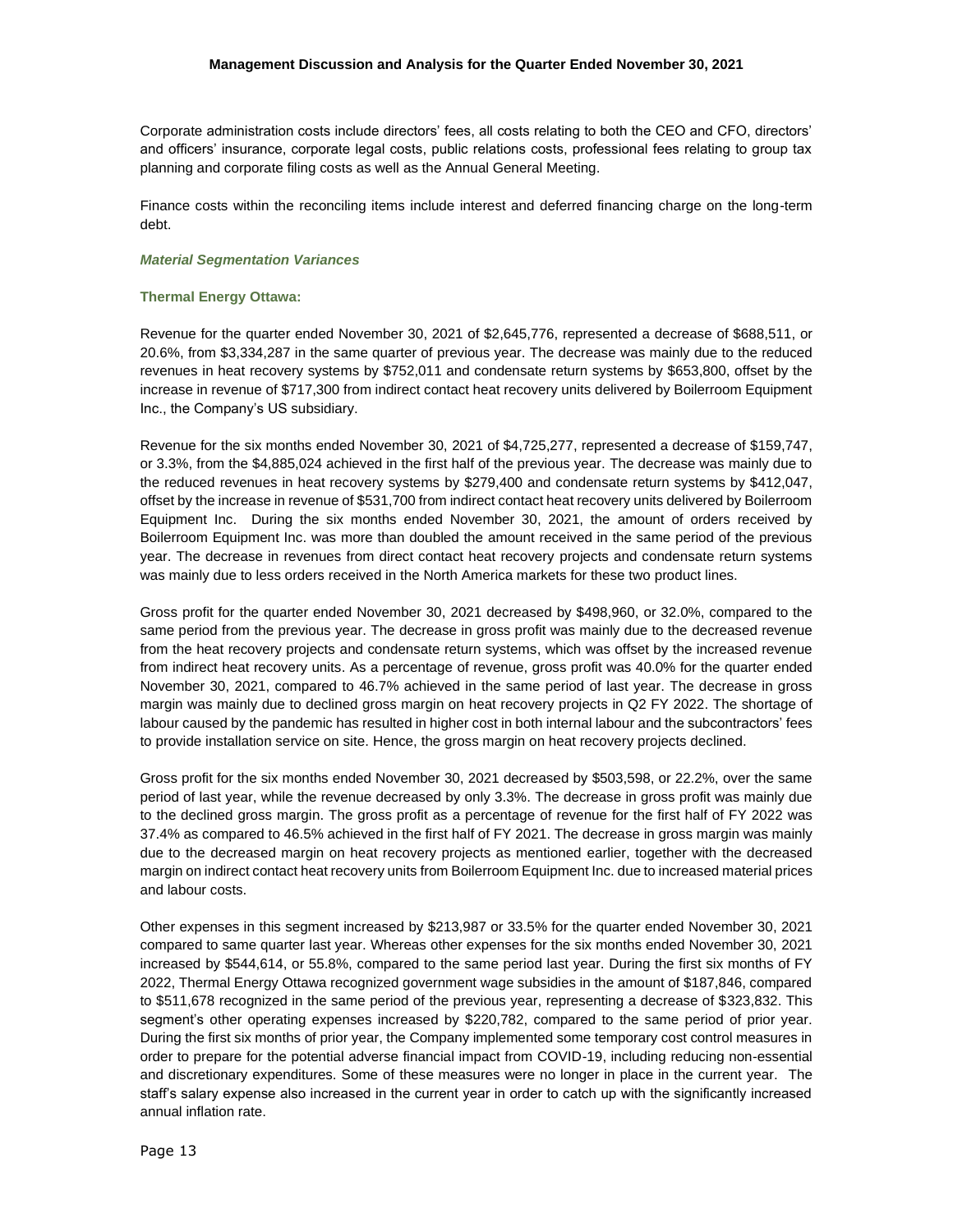For the quarter ended November 30, 2021, income before tax of \$180,919 was achieved, represented a decrease of \$731,940, or 80.2%, from the same quarter of last year. The decrease was mainly due to the decrease in gross profit of \$498,960 and the increase in other expenses of \$213,987.

Income before tax for the six months period was \$195,492, a decrease of \$1,086,189, compared to \$1,281,681 achieved in the same period of prior year. The decrease was mainly due to the decrease in gross profit of \$503,598, which was caused by the declined gross margin on heat recovery projects and indirect heat recovery units resulting from increased material prices and labour costs, the decrease of \$323,832 on government wage subsidies received, and the increase of \$220,782 in other operating expenses.

# **Thermal Energy Bristol:**

Revenue for the quarter ended November 30, 2021 of \$1,431,032, represented a decrease of \$254,363, or 15.1%, from the \$1,685,395 achieved in the same period of the previous year. The decrease in revenue was mainly due to decreased revenue in heat recovery systems. The heat recovery projects were delayed due to restricted access to customers' site and the delays caused by subcontractors' installation work because of the shortage of labours during the second quarter of the current year. Revenue for the six months ended November 30, 2021 was \$3,230,787, an increase of \$268,267, or 9.1%, from the \$2,962,520 achieved in the first half of the previous year. The increase was mainly due to increased revenue in both heat recovery systems and condensate return systems for this segment.

Gross profit decreased in the second quarter of FY 2022 by \$219,052, or 25.1%, compared to the same quarter last year. The decrease in gross profit was due to the decreased revenue in heat recovery projects and the decreased gross profit as a percentage of revenue for both heat recovery projects and condensate return systems. Gross profit as a percentage of revenue in the second quarter of FY 2022 was 45.6%, compared to 51.7% in same quarter of prior year. The margin on heat recovery projects decreased due to increased subcontractor costs and internal labour costs. The decrease in the gross margin of condensate return systems was due to the fact the Company offered discounted prices to a customer in this segment in order to win the large order. Gross profit for the six months ended November 30, 2021 increased by \$105,100 over the same period of last year mainly due to the increased revenue from both heat recovery projects and condensate return systems delivered in Europe. For the six months ended November 30, 2021, the gross profit as a percentage of revenue was similar to that of the same period of the prior year despite the increase in material and labour costs. This is because the Company incurred less commission expense in the first half of the current year. The decreased commission expense offset the increase in cost of sales caused by increased material and labour costs for the six months ended November 30, 2021.

Other expenses increased by \$229,747 or 29.2% for the quarter ended November 30, 2021, compared to the quarter ended November 30, 2020. Other expenses for the six months ended November 30, 2021 was \$1,830,010, an increase of \$476,990 or 35.3%, compared to the same period of prior year. During the first six months of FY 2022, Thermal Energy Bristol did not receive any government wage subsidies, but it received \$108,994 in the same period of the previous year. The wage subsidies were recorded as a reduction to other operating expenses. Other operating expenses also increased by \$367,996, compared to the same period of prior year. During the first six months of prior year, the Company implemented some temporary cost control measures in order to prepare for the potential adverse financial impact from COVID-19, including reducing non-essential and discretionary expenditures. Some of these measures were no longer in place in the current year. The staff's salary expense also increased in the current year in order to catch up with the significantly increased annual inflation rate.

The resulting pre-tax loss was \$364,839 for the quarter ended November 30, 2021, compared to an income of \$84,868 for the quarter ended November 30, 2020. The pre-tax income decreased by \$449,707 mainly due to the decrease in gross profit of \$219,052 and the increase in other expenses of \$229,747. The pre-tax loss for the six months ended November 30, 2021 was \$248,495, compared to an income of \$125,262 achieved in the same period of the previous year, a decrease of \$373,757. The decrease in pre-tax income was mainly due to the increase in other operating expenses of \$367,996, the \$108,994 decrease in wage subsidies received, offset by the increase in gross profit of \$105,100 as a result of increased revenue as compared to the same period of the previous year.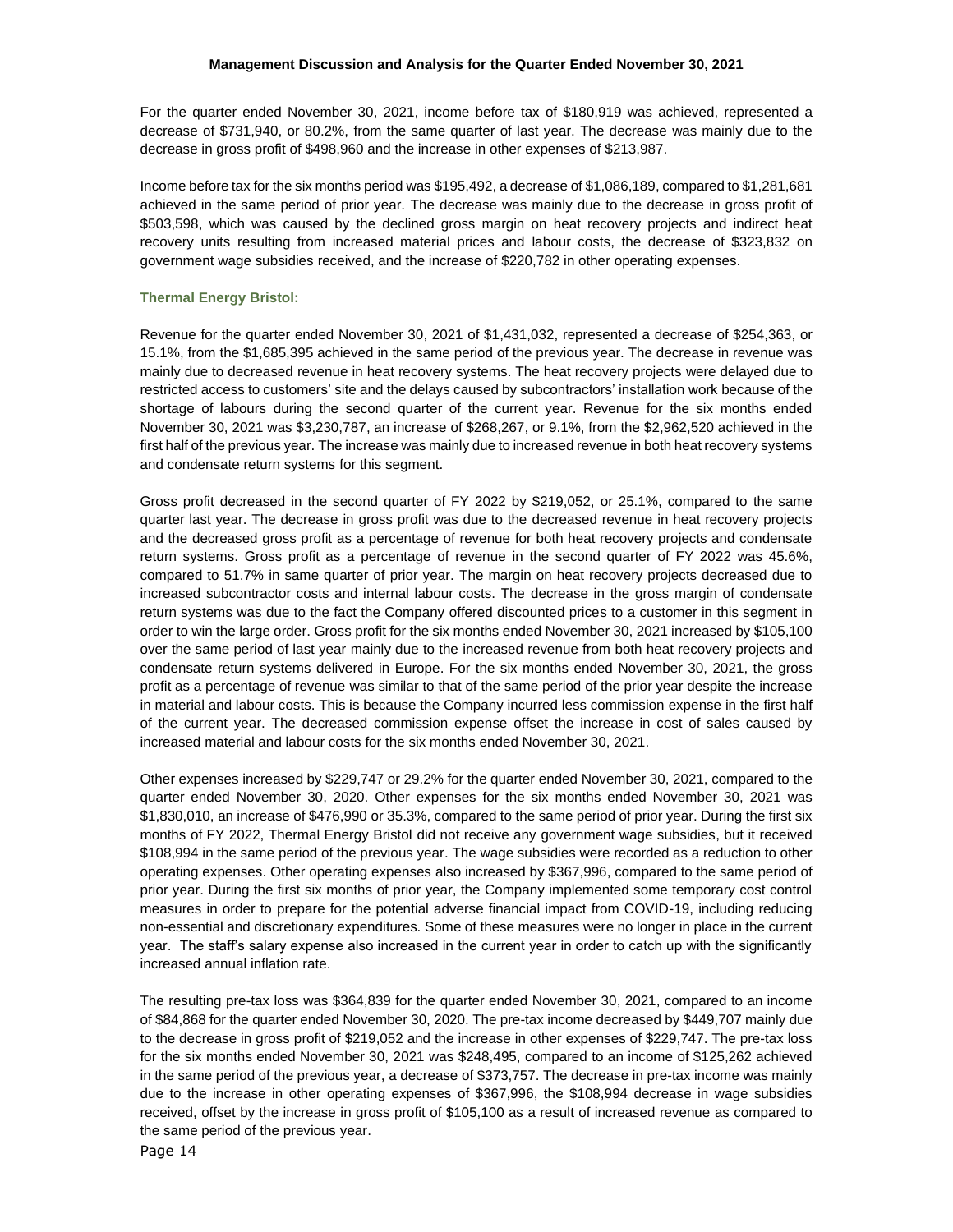## **Reconciling Items:**

Other expenses within Reconciling items, which incorporates all costs not specifically attributable to either regional operational center. For the six months ended November 30, 2021, the other expenses within reconciling items decreased from \$921,088 to \$642,866, a decrease of \$278,222, compared to the same period ended November 30, 2020. The decrease was mainly due to the increase in foreign exchange gain of \$431,138, offset by the increase in acquisition costs of \$93,321 relating to the acquisition of the technology from Sofame Technologies Inc., and the increase in corporate admin costs of \$66,158.

# 4. Related Party Transactions

# *Directors and Senior Management Compensation*

During the quarter ended November 30, 2021 compensation arrangements for Directors were as follows:

\$13,500 per annum per Director plus an additional \$8,100 per annum payable to the Chairman of the Board, \$5,400 per annum payable to the Chairperson of the Audit Committee, \$5,400 per annum payable to the Chairperson of the Ethics Committee, and \$1,000 payable for each in-person meeting.

During the quarter ended November 30, 2021, total Directors' fees were \$16,875. In addition, fees paid to the Chairman of the Board were \$2,025; fees to the Chairperson of the Audit Committee were \$1,350; and fees to the Chairperson of the Ethics, Governance and Compliance Committee were \$1,350.

For the period April 16, 2020 to September 15, 2020, the Directors elected to reduce their compensation by 15% in support of the Company's cost control initiatives.

Compensation paid to Directors and Officers during the quarter ended November 30, 2021 (inclusive of the amounts described above but excluding share-based compensation) was as follows:

|                            | Salaries and fees |         | Incentives     |                          | Other short-<br>term benefits |                          | Total   |         |
|----------------------------|-------------------|---------|----------------|--------------------------|-------------------------------|--------------------------|---------|---------|
|                            | 2021              | 2020    | 2021           | 2020                     | 2021                          | 2020                     | 2021    | 2020    |
|                            | \$                | \$      | \$             | \$                       | \$                            | \$                       | \$      | \$      |
| <b>Directors</b>           |                   |         |                |                          |                               |                          |         |         |
| M. Williams                | 3,375             | 3,291   |                |                          |                               |                          | 3,375   | 3,291   |
| J. Kelly $(1)$             | 5,243             | 5,264   |                |                          |                               | ٠                        | 5,243   | 5,264   |
| W. Ollerhead               | 4,725             | 4,607   |                |                          |                               |                          | 4,725   | 4,607   |
| D. Spagnolo                | 4,725             | 4,607   |                |                          |                               | $\overline{\phantom{0}}$ | 4,725   | 4,607   |
| W. White $(1)$             | 3,532             | 3,291   |                | ٠                        |                               | ٠                        | 3,532   | 3,291   |
| Total                      | 21,600            | 21,060  | $\blacksquare$ | $\overline{\phantom{a}}$ | $\blacksquare$                | $\overline{\phantom{a}}$ | 21,600  | 21,060  |
| <b>Senior Management</b>   |                   |         |                |                          |                               |                          |         |         |
| W. Crossland               | 60,000            | 58,500  |                |                          |                               |                          | 60,000  | 58,500  |
| R. Triebe                  | 45,251            | 44,120  |                | $\overline{a}$           | 826                           | 826                      | 46,077  | 44,946  |
| S. Mawby $(2)$ $(3)$       | 38,496            | 20,136  |                | $\overline{a}$           | 6,238                         | 6,178                    | 44,734  | 26,314  |
| J. Zhang                   | 31,250            | 30,469  |                | $\overline{a}$           | 826                           | 826                      | 32,076  | 31,295  |
| Total                      | 174,997           | 153,225 |                |                          | 7,890                         | 7,830                    | 182,887 | 161,055 |
| <b>Total Related Party</b> |                   |         |                |                          |                               |                          |         |         |
| Transactions               | 196,597           | 174,285 |                |                          | 7,890                         | 7,830                    | 204,487 | 182,115 |

(1) Mr. Kelly stepped down as Chairman of the Board effective November 23, 2021 and Mr. White was appointed Chairman of the Board effective the same date. Mr. Kelly remains as a member of the Board.

(2) Mr. Mawby is compensated in UK Pound Sterling. Average exchange rate to Canadian dollar was 1.7117 and 1.7178 in Q2 2022 and Q2 2021, respectively.

Page 15 (3) Mr. Mawby was on paternity leave for the period October 19, 2020 to November 30, 2020.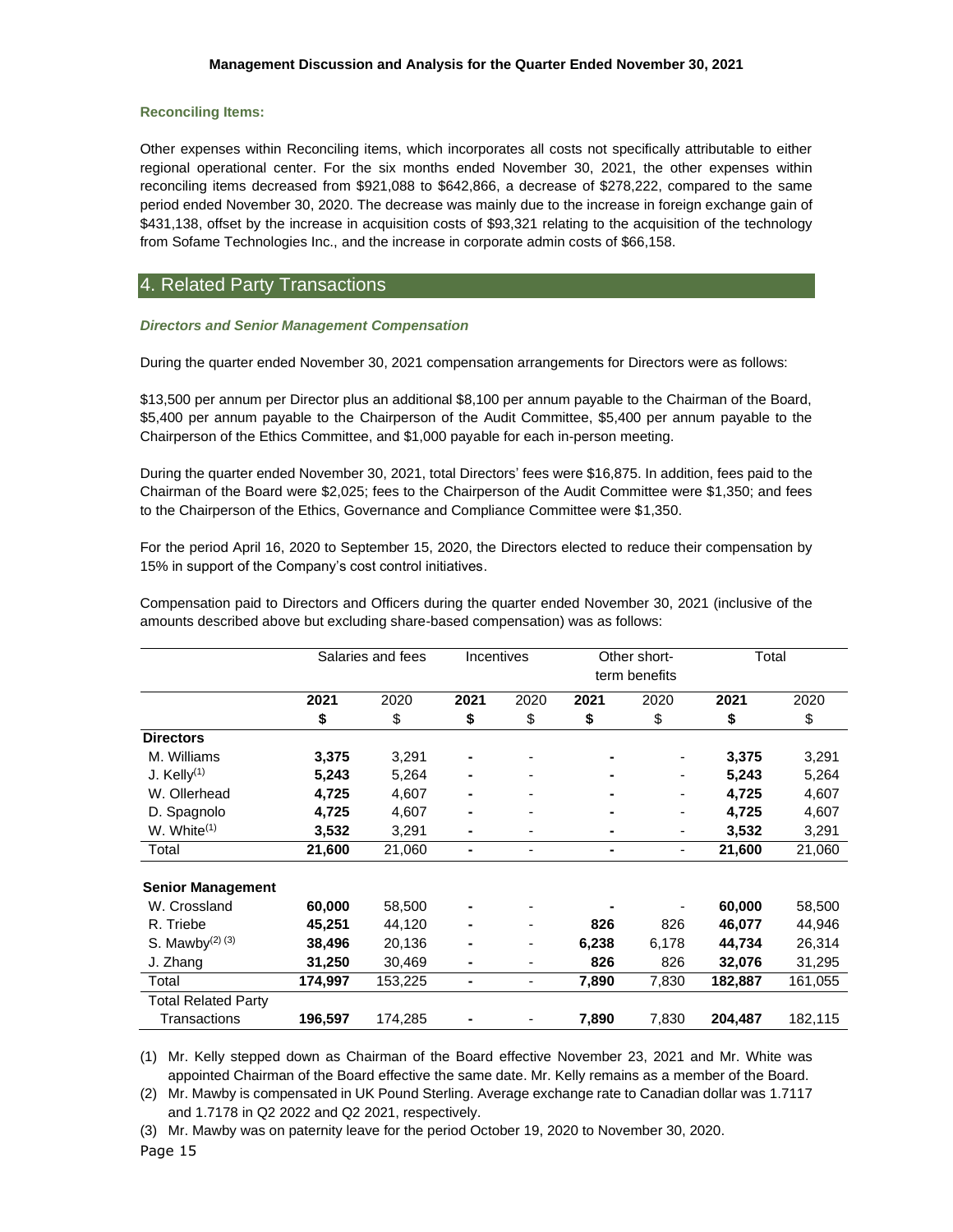Other short-term benefits include cash payments for social security costs, employee benefits, and payments made into defined contribution pension plans of the Company's U.K. based subsidiaries.

Options outstanding for Directors (excluding the CEO) as at November 30, 2021 were 1,250,000, of which 833,332 were exercisable. There were no warrants outstanding for Directors.

Options outstanding for Senior Management (including the CEO) as at November 30, 2021 were 6,500,000, of which 3,749,994 were exercisable. There were no warrants outstanding for Senior Management.

# 5. COVID-19 Update

On March 11, 2020, COVID-19 was declared a global pandemic by the World Health Organization. The Company has been closely monitoring the impact of COVID-19 on all aspects of its business. COVID-19 has had disruptive effects in countries in which the Company operates including Canada, the US and the UK.

We are conducting business with substantial modifications to employee travel and employee work locations. The travel restrictions had decreased business development and sales activities. As travel restrictions and quarantine requirements are slowly easing, the Company starts resuming some of its regular sales and business development activities. While most of our customers are essential businesses and continue to operate, the pandemic also has impacts on many of them, including adapting their operation to include physical distancing, limiting site visits, delays in making purchasing decisions and the temporary suspension of on-going projects. The continued global supply chain issues caused by shortages of labour and materials have also affected the Company's operations.

The Company has taken proactive measures to cope with the impact from COVID-19 including the deployment of video conferencing tools, the development of remote working and file-sharing capabilities, a temporary reduction in non-essential expenditures, the implementation of temporary control measures, and the application of government sponsored emergency loans and salary subsidy programs. Despite the COVID-19 slowdown, the Company has maintained its pre-pandemic staff levels and has maintained its full production and project development capabilities.

Currently, we are still unable to estimate the long-term impact of COVID-19 on our businesses, financial position, results of operations, and cash flows. Despite the ease of travel restrictions and lock-down orders, we still expect COVID-19 to have some impact on our sales and the results of operations in the next 6 to 12 months.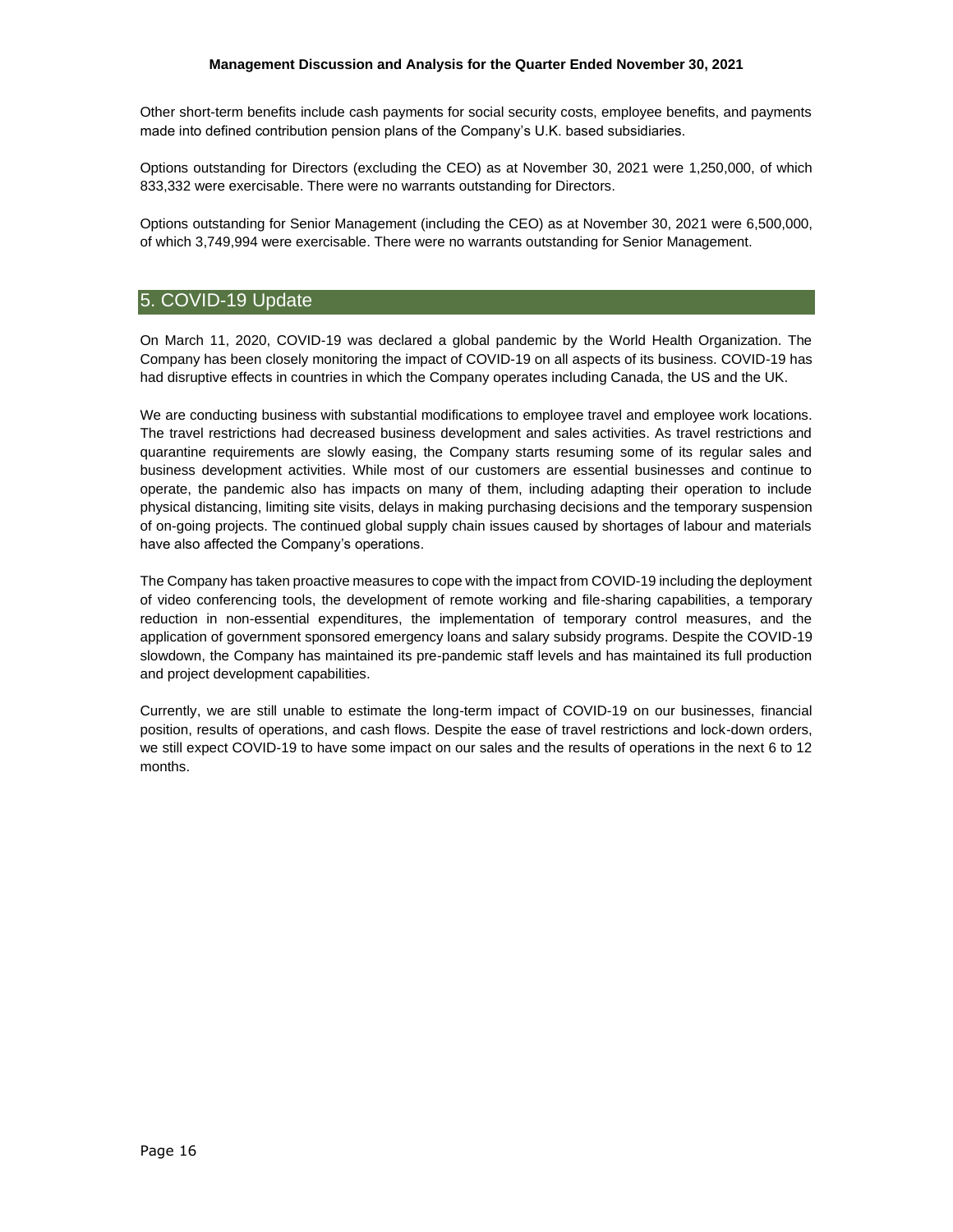# 6. Business Outlook

Governments around the world are taking unprecedented action, including increasing regulations, to reduce carbon emissions. Energy efficiency can make the transition toward a clean energy economy faster and cheaper than other initiatives, and therefore is an important element in energy policies around the world. As such, the industrial sector has begun to feel the pressing need to adopt measures that can improve the energy efficiency of internal processes and operations, thus contributing to an increased demand for energy efficiency products, solutions and services globally.

Other than our order backlog, we do not provide specific financial performance guidance. However, we believe that we are well positioned to benefit from this increased demand, particularly in our key markets of North America, the United Kingdom, and the European Union. As mentioned in Section 2.2 earlier, Management uses order backlog as an indicator of the short-term future revenue of our Company resulting from already recognized orders. Order backlog represents any purchase orders that have been received by the Company but have not yet been reflected as revenue in the Company's published financial statements.

The Company's order backlog as at November 30, 2021 was approximately \$7.0 million. As at January 20, 2022, the Company had an order backlog of approximately \$7.5 million.

|                                            | 2019<br>\$ million | 2020<br>\$ million | 2021<br>\$ million |
|--------------------------------------------|--------------------|--------------------|--------------------|
| Order backlog as at November 30            | 8.2                | 5.5                |                    |
| Order backlog as at January reporting date | 9.1                | ~ ~                | 75                 |

- On September 14, 2021, the Company announced that it had received its third heat recovery order from a multinational food products corporation. The order includes major equipment, engineering, and commissioning and is valued at over \$900,000. The heat recovery system is expected to deliver an annual carbon reduction of 1,426 tonnes and energy savings of \$300,000 per year. The project was about 29% complete at the quarter-end.
- On March 17, 2021, the Company announced that it had been commissioned to design and implement an extensive \$1,180,000 heat recovery project with a major US dairy group. By implementing the Company's ultra-efficient solution, this repeat customer expects to reduce this site's natural gas usage by 13% as well cut its annual CO2 emissions by over 730 tonnes. The project was about 32% complete at the quarter-end.
- On January 19, 2021, the Company announced that it had been commissioned by a Canadian hospital to supply heat recovery equipment to reduce fuel use and carbon emissions. The systems, valued at \$770,000, are expected to deliver an annual fuel saving of \$198,000 and reduce carbon emissions by 1,115 metric tonnes per year. The project was about 84% complete at the quarter-end.
- On October 27, 2020, the Company announced that it had been commissioned by a leading hospital group to supply two heat recovery systems to reduce fuel use and carbon emissions. The systems, valued at \$1,530,000, will be installed at two facilities. The systems are expected to deliver an annual fuel saving of \$410,600 and reduce carbon emissions by over 2,300 tonnes per year. The project was about 82% complete at the quarter-end.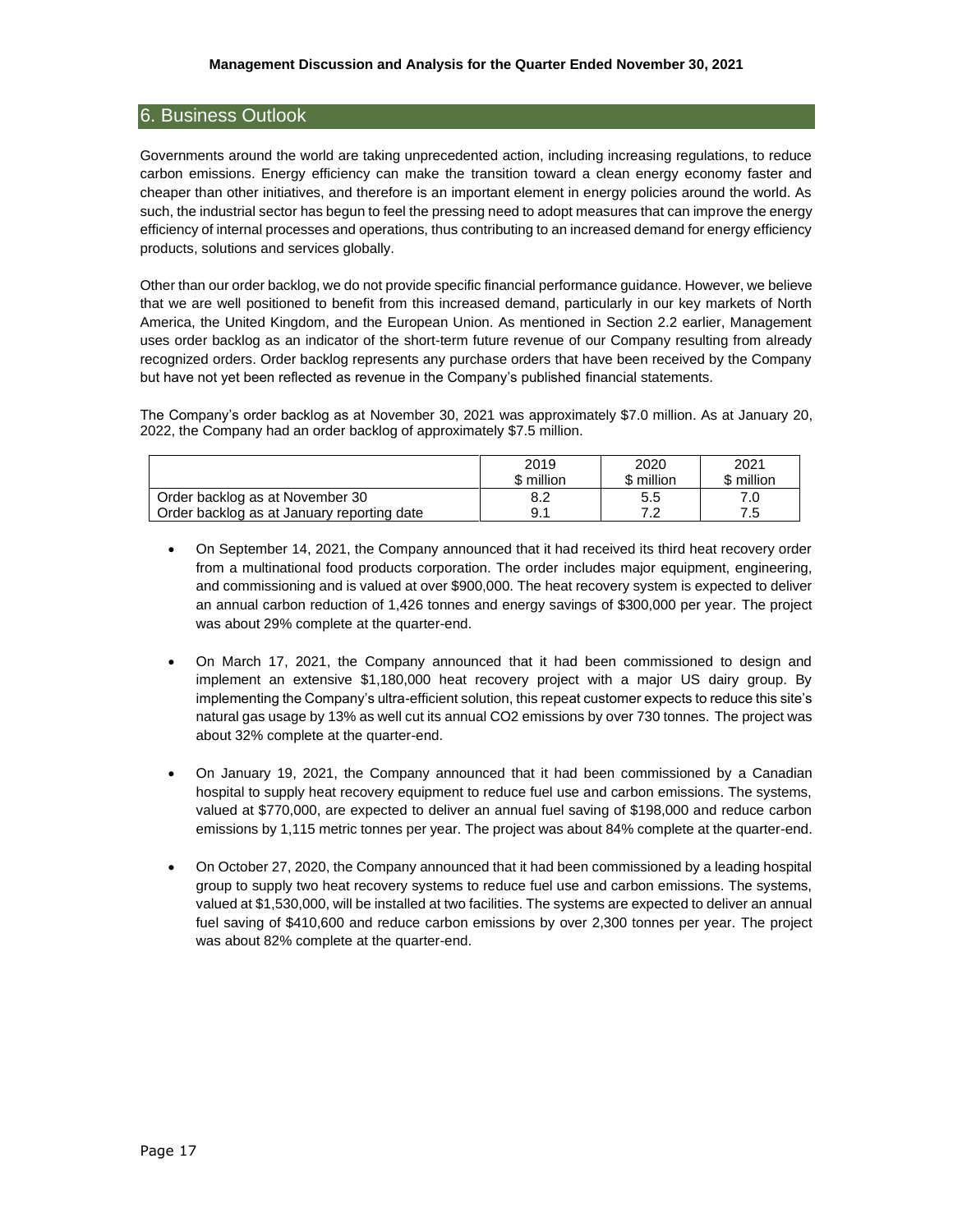# 7. Summary of Outstanding Shares and Dilutive Instruments

The Company has the following shares and dilutive instruments outstanding as at November 30, 2021:

#### Shares:

164,137,606 class A common shares.

Options:

|                             | Options outstanding                           |                                                      | Options exercisable                   |                                                  |                                       |  |
|-----------------------------|-----------------------------------------------|------------------------------------------------------|---------------------------------------|--------------------------------------------------|---------------------------------------|--|
| Range of exercise<br>prices | Number<br>outstanding<br>November 30,<br>2021 | Weighted<br>average<br>remaining<br>contractual life | Weighted<br>average<br>exercise price | Number<br>exercisable at<br>November 30,<br>2021 | Weighted<br>average<br>exercise price |  |
| $0.08 - 0.10$               | 14,116,339                                    | 2.86                                                 | 0.08                                  | 10.002.651                                       | 0.08                                  |  |
| $0.11 - 0.14$               | 4.328.000                                     | 4.99                                                 | 0.14                                  |                                                  | -                                     |  |
|                             | 18.444.339                                    | 3.36                                                 | 0.10                                  | 10,002,651                                       | 0.08                                  |  |

# 8. Critical Accounting Estimates and Changes in Accounting Standards

#### **Critical Accounting Estimates**

The preparation of financial statements requires management to make judgements, estimates and assumptions that affect the application of accounting policies and the reported amounts of assets and liabilities, income and expenses. The judgements, estimates and associated assumptions are based on historical experience and various other factors that are believed to be reasonable under the circumstances, the results of which form the basis of the valuation of assets and liabilities that are not readily apparent from other sources. The judgements, estimates and underlying assumptions are reviewed on an ongoing basis. Revisions to accounting estimates and assumptions are recognized in the year in which they are revised and in any future periods affected. Actual results may differ from these estimates, judgements and assumptions.

The COVID-19 outbreak began to impact the Company's operations in the latter half of March 2020. Management believes the extent of the COVID-19 pandemic's adverse impact on the Company's operating results and financial condition will be driven by many factors, most of which are beyond management's control and ability to forecast. Such factors include, but are not limited to, the scope and duration of past and potential future stay-at-home policies and business closures, travel restrictions, and the willingness of customers to allow outside contractors onsite. Because of these and other uncertainties, management cannot estimate the length or severity of the impact of the pandemic on the business. Decreases in cash flows and results of operations may have an impact on the inputs and assumptions used in significant accounting estimates, including management's assessment of future compliance with financial covenants and potential impairments of intangible and long-lived assets.

The following components of the financial statements depend most heavily on such management estimates, assumptions and judgment, and any changes in which may have a material impact on the Company's financial condition or results of operations. For more information about certain assumptions and risks that may affect these estimates, assumptions and judgments, please see the "Forward Looking Information" section of this MD&A.

# *Business combinations*

The identifiable assets acquired and liabilities assumed as part of a business combination are measured at the date of acquisition at their fair values. In estimating fair value, the Company uses market observable data to the extent it is available. In cases when Level 1 inputs are not available, the measurement of fair value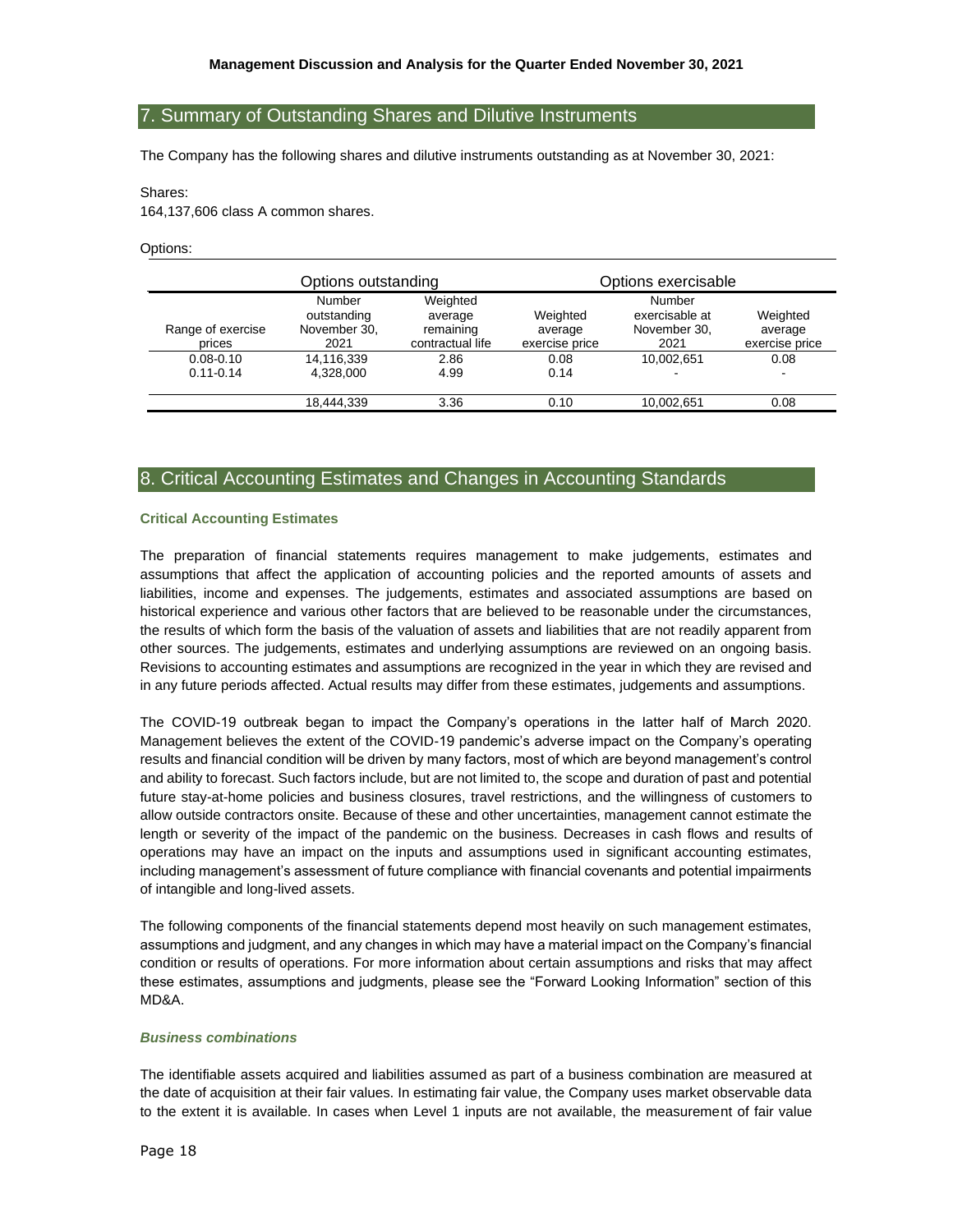## **Management Discussion and Analysis for the Quarter Ended November 30, 2021**

involves the selection of an appropriate valuation model and consideration as to the inputs necessary for the valuation model chosen.

#### *Valuation intangible assets and asset impairment*

Intangible assets are tested annually for impairment, or earlier if circumstances indicate an impairment.

An impairment loss is recognized for the amount by which an asset's or cash-generating unit's carrying amount exceeds its recoverable amount. To determine the recoverable amount, management estimates expected future cash flows from each asset and determines a suitable discount rate in order to calculate the present value of those cash flows. In the process of measuring expected future cash flows, management makes assumptions about future expected cash flows, and determines an applicable royalty rate. These assumptions relate to future events and circumstances. The actual results may vary and may cause significant adjustments to the Company's assets within the next financial year.

In most cases, determining the applicable discount rate involves estimating the appropriate adjustment to market risk and the appropriate adjustment to asset-specific risk factors.

#### *Assumptions used in the Black-Scholes fair value calculations*

The estimation of share-based payment expense requires the selection of an appropriate valuation model and consideration as to the inputs necessary for the valuation model chosen. In calculating the share-based payment expense, key estimates such as the rate of forfeiture of options granted, the expected life of the option, the volatility of the Company's stock price, and the risk-free interest rate are used.

#### *Expected credit loss*

The valuation of allowances for uncollectable trade receivables requires assumptions including estimated credit losses based on the Company's knowledge of the financial conditions of its customers, historical experience, and general economic conditions.

#### *Revenue recognition relating to contracts for heat recovery solutions*

The stage of completion of any heat recovery solutions contract is assessed by management by taking into consideration all information available at the reporting date. In this process, management exercises significant estimate about milestones, actual work performed, and the estimated costs to complete work.

### *Deferred tax assets*

Deferred tax assets are recognized for unused tax losses, tax credits, and deductible temporary differences, to the extent that it is probable that future taxable income will be available against which they can be utilized. These estimates are reviewed at every reporting date. Significant management judgment is required to determine the amount of deferred tax assets that can be recognized, based upon the likely timing and the level of the reversal of existing differences, future taxable income, and future tax planning strategies.

#### *Changes in Accounting Standards*

There has been no change in accounting standards since we issued our last consolidated annual financial statements for the year ended May 31, 2021.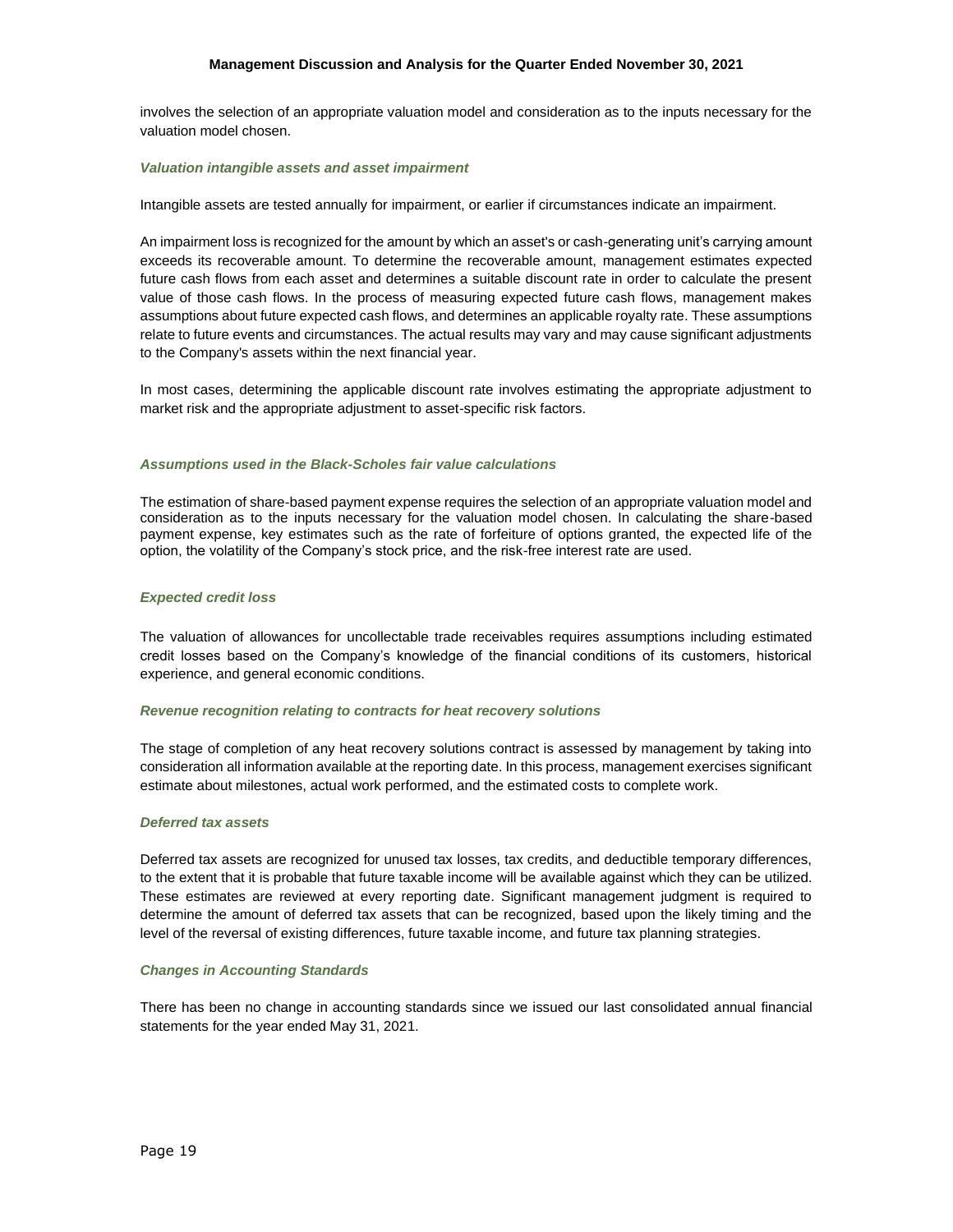# 9. Risk Factors and Risk Management

Management is confident about our long-term prospects, but does recognize that the company is exposed to a number of risks in the normal course of business that could negatively impact the financial condition of the Company.

Operational risks of the company include the ability to continue to secure and implement sales contracts for its GEMTM and FLU-ACE**®** technology solutions.

Financial risks and uncertainties of the Company include:

- The impact of major global pandemics;
- The Company's history of operating losses and uncertainty of future profitability;
- The ability to grow sales through the establishment of new cooperative partnerships and strategic alliances;
- The ability to grow sales through the licensing of the corporation's technologies;
- The ability to secure and maintain the required outside working capital financing;
- The ability to achieve profitable operations through increased sales;
- Reliance on third party collaborations and license arrangements;
- Reliance on proprietary technology;
- Competition in the energy conservation and environmental compliance solutions;
- Product liability claims and insurance;
- Reliance on key personnel;
- The past litigation with a former President & CEO;
- The ability to control costs and achieve a positive gross margin on projects;
- The effect of a continuing prolonged recession in Canada, U.S. and Europe to the financial markets in securing project financing and in particular to industrial and commercial customers in committing capital to projects;
- The impact of the departure from the European Union by the U.K.; and
- The impact of inflation.

### *Management's addressing of the risks:*

FY 2016 and FY 2017 saw a return to profitability and an increase in cash balances of \$427,805 and \$1,806,992, respectively. This was followed in FY 2018 by another profitable year which saw cash balances increase by \$336,334. In FY 2019, sales increased by 21.1% due to the increased revenue in heat recovery systems and the acquisition of Boilerroom Equipment Inc. In FY 2020, despite of the COVID-19 pandemic, the Company maintained the same sales level as FY 2019 with higher gross margins and recorded operating income before impairment of \$1,275,708. In FY 2021, the Company's revenue decreased due to the delays in heat recovery project delivery caused by COVID-19. However, the Company implemented cost control measures to decrease the operating expenses and the Company applied for wage subsidies from the U.K., the U.S. and Canadian government. The Company also applied and received \$1,000,000 COVID-19 loan from a Canadian financial institution to support the Company's global operations during the unprecedented time. With all these efforts, the Company was able to finish FY 2021 under COVID-19 with a net income of \$222,965.

The Company actively protects its proprietary technology through registered trademarks and confidentiality agreements.

The Company maintains adequate forms of general liability insurance including product liability and errors and omission coverage.

Management still believes that competition against its core technologies is limited at this time and believes that the marketplace is sufficiently large enough to mitigate the risk of stronger competition in the future.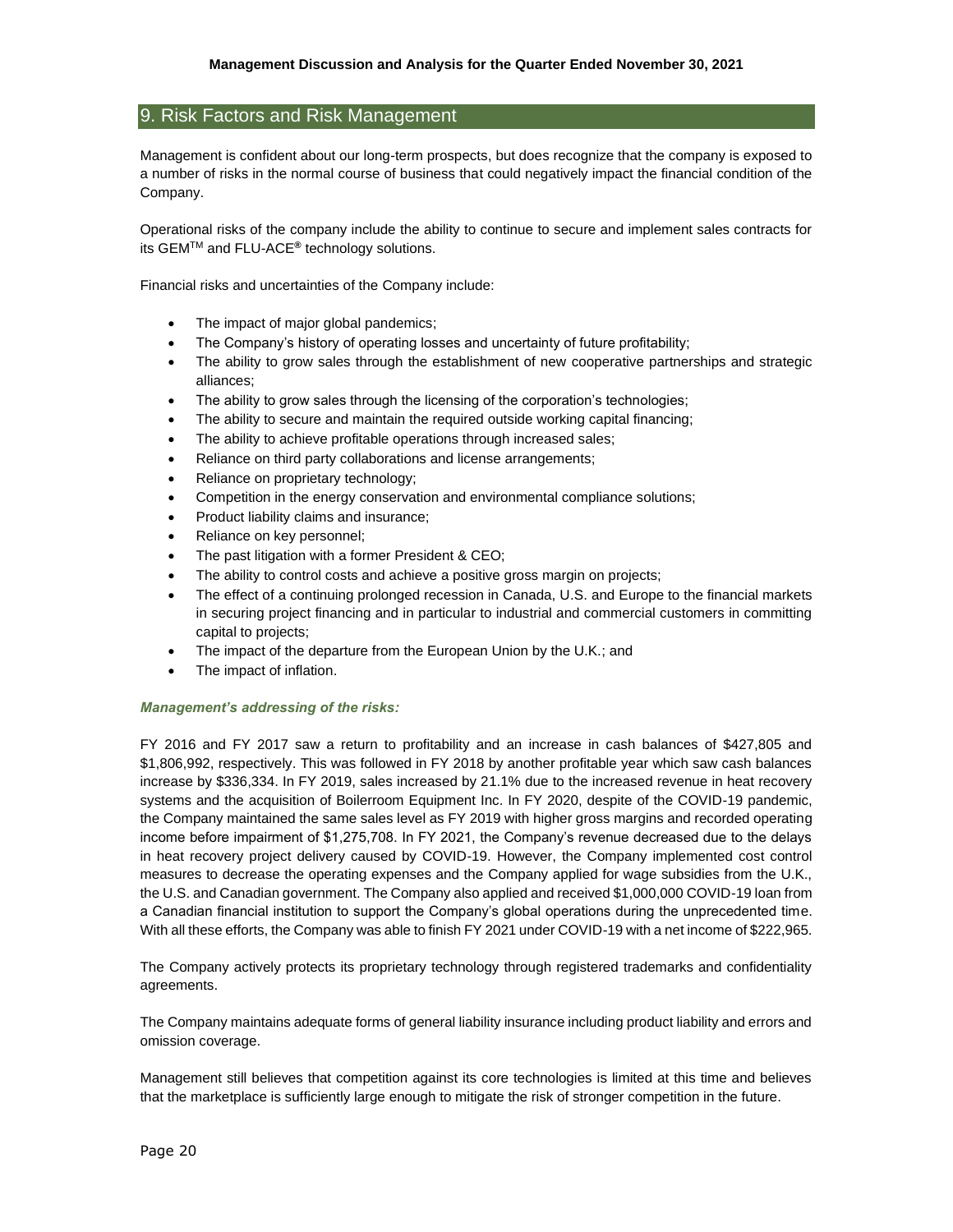## **Management Discussion and Analysis for the Quarter Ended November 30, 2021**

On June 23, 2016, a referendum was held in the U.K., resulting in the decision to leave the European Union ("EU"). The withdrawal of the UK from the EU is also called "Brexit". On December 24, 2020, a post-Brexit trade deal was reached between the EU and the UK. At this moment, the most prominent post-Brexit concern for our business is related to potential shipping delays on product sales to EU countries. The Company has implemented new processes to adapt to the changes, including changing shipping terms to cover additional costs arising post-Brexit (i.e. taxes, custom clearing fees, etc.) to avoid shipping delays, and registering sales taxes in EU countries to be in compliance with local sales tax rules.

Inflation rates have been rising during the global pandemic, and the current wave of inflation is driven by a range of factors including rising raw material prices, logistics and transportation bottlenecks and shortages of intermediate goods and labour. The surge in inflation has resulted in higher costs of sales for the Company's product lines. The Company is coping with the inflation impact by implementing new measures, including implementing price increases where warranted, making bulk purchases to increase its purchasing power and to lock in on purchase prices for raw materials, securing supplies by increasing inventory level to avoid ordering sporadically, and negotiating with customers to cover additional costs caused by inflation on longterm projects.

Management continues to focus on strengthening relationships with key customers, as well as securing new relationships with multi-site organizations, which is anticipated to provide repeat business into the foreseeable future. Management continually monitors costs and cash flow to ensure that the Company has sufficient funds for operations while providing for future growth.

# 10. Forward-Looking Information

This MD&A contains certain "forward-looking statements." All statements, other than statements of historical fact, that address activities, events or developments that the Company believes, expects or anticipates will or may occur in the future (including, without limitation, statements regarding financial and business prospects and financial outlook) are forward looking statements. These forward-looking statements reflect the current expectations or beliefs of Management, based on information currently available to the Company. Forwardlooking statements are subject to a number of risks, uncertainties and assumptions that may cause the actual results of the Company to differ materially from those discussed in the forward-looking statements and, even if such actual results are realized or substantially realized, there can be no assurance that they will have the expected consequences to, or effects on the Company. Factors that could cause actual results or events to differ materially from current expectations include, among other things, changes in general economic and market conditions, changes to regulations affecting the Company's activities, and uncertainties relating to the availability and costs of financing needed in the future. Any forward-looking statement speaks only as at the date on which it is made and, except as may be required by applicable securities laws, the Company disclaims any intent or obligation to update any forward-looking statement, whether as a result of new information, future events or results or otherwise. Although Management believes that the assumptions inherent in the forwardlooking statements are reasonable, forward-looking statements are not guarantees of future performance and, accordingly, undue reliance should not be put on such statements due to the inherent uncertainty therein.